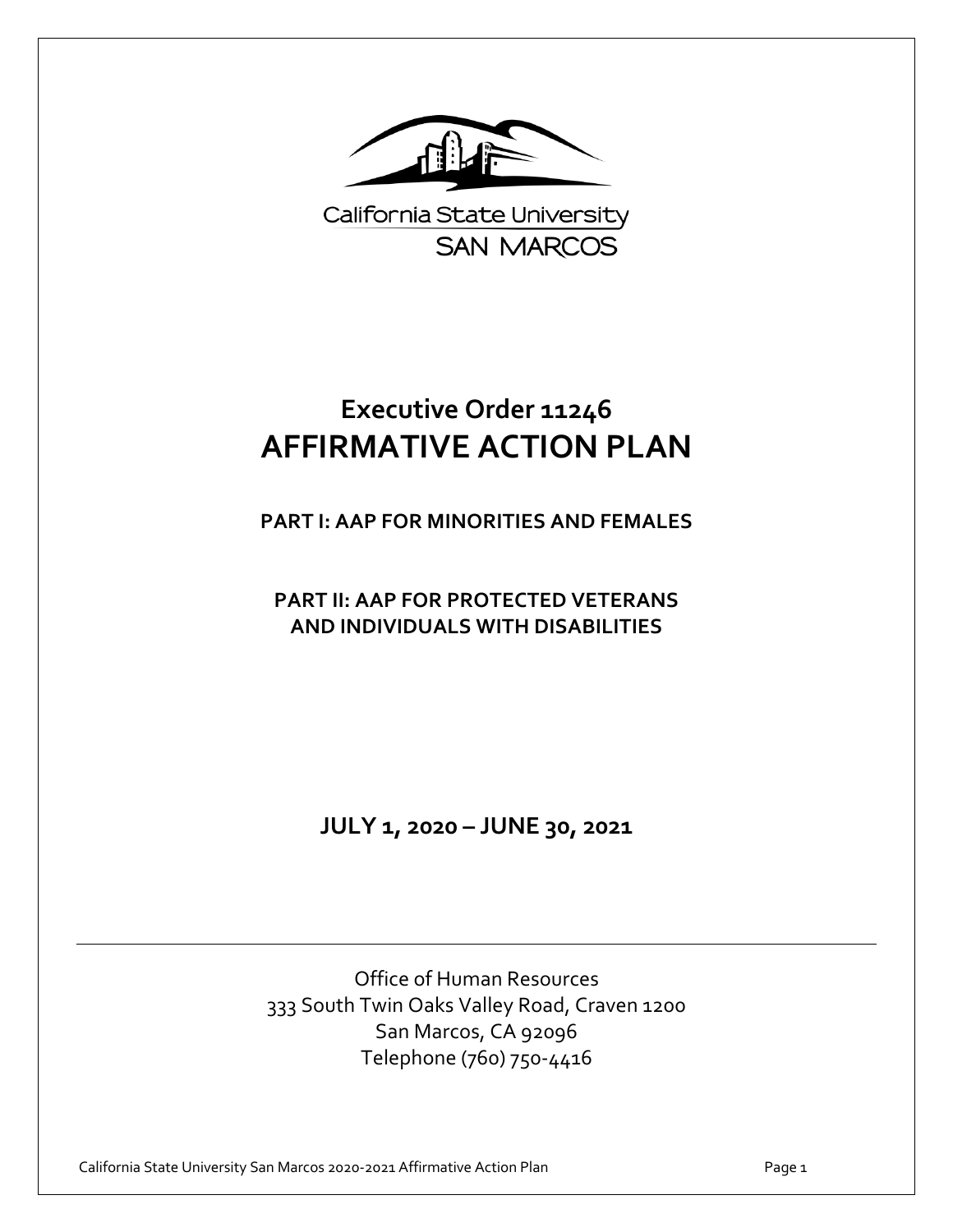#### **CONFIDENTIALITY STATEMENT**

#### *(Not for distribution except on a need-to-know basis within CSU San Marcos.)*

This Affirmative Action Plan (AAP) contains confidential information, which is subject to the provisions of 18 U.S.C. 1905. Chrysler Corp. v. Brown, 441 U.S. 281, 19 FEP 475 (1979). Copies of this AAP and all related appendices, documents, and support data are made available on loan to the U.S. Government upon the request of said Government on the condition that the Government holds them totally confidential and not release copies to any persons whatsoever. California State University San Marcos considers this AAP to be exempt from disclosure, reproduction, and distribution under the Freedom of Information Act upon the grounds, among others, that such material constitutes (1) personnel files, the disclosure of which would constitute a clearly unwarranted invasion of personal privacy, which are exempt from disclosure under 5 U.S.C. 552(b)(6); (2) confidential, commercial, or financial information, which is exempt from disclosure under 5 U.S.C. 552(b)(4); (3) investigatory records compiled for law enforcement purposes, the production of which would constitute an unwarranted invasion of personal privacy, which are exempt from disclosure under 5 U.S.C. 552(b)(7)(C); and (4) matters specifically exempted from disclosure by statute, which are exempt from disclosure under 5 U.S.C. 552(b)(3). Notice is hereby given of a request pursuant to Title 41 Code of Federal Regulations, Part 60-60.4(d) that portions of this AAP be kept confidential.

California State University San Marcos wishes to make it clear that it does not consent to the release of any information whatsoever contained in this AAP under the Freedom of Information Act or otherwise. If the U.S. Government, or any agency or subdivision thereof, is considering breaching the conditions under which this AAP was loaned to such Government, or is considering a request for release of this AAP under the Freedom of Information Act, a request is hereby made that the Government immediately notify the Associate Vice President for HR and Payroll Services of California State University San Marcos of any and all Freedom of Information Act requests received by the Government or any other contemplated release of this AAP by the Government which relates to information obtained by the Government from the University. We further request that everyone who has any contact with this AAP or its supporting data treat such information as totally confidential and that such information not be released to any person whatsoever. Retention or disclosure of information relating to identifiable individuals may also violate the Privacy Act of 1974.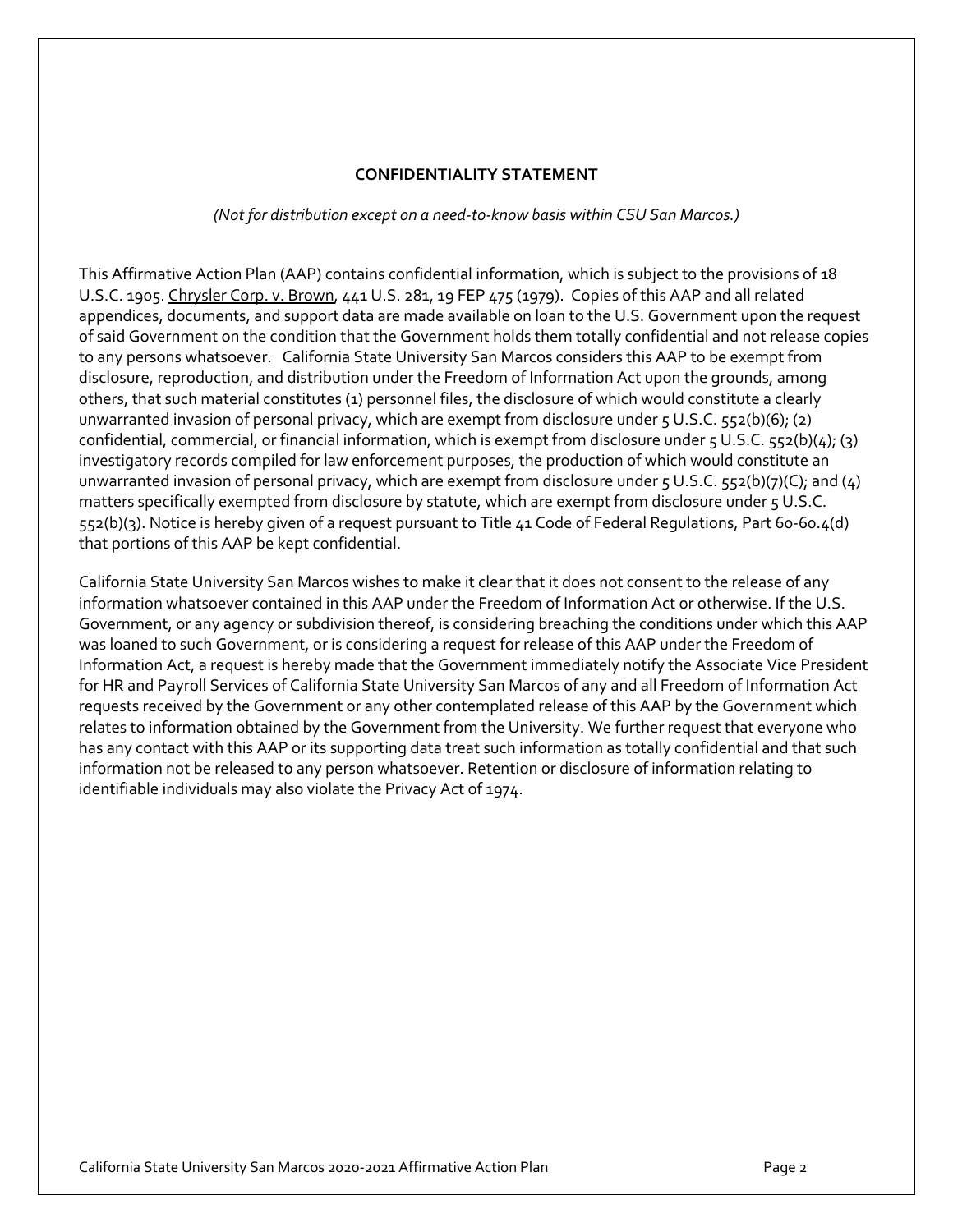### **CALIFORNIA STATE UNIVERSITY SAN MARCOS AFFIRMATIVE ACTION PLAN JULY 1, 2020 – JUNE 30, 2021**

### **TABLE OF CONTENTS**

| PART II: AFFIRMATIVE ACTION PLAN FOR PROTECTED VETERANS AND INDIVIDUALS WITH                                                                                   |  |
|----------------------------------------------------------------------------------------------------------------------------------------------------------------|--|
| Chapter C: External Dissemination of Policy, Outreach and Positive Recruitment29<br>Chapter H: Reasonable Accommodation to Physical and Mental Limitations  34 |  |

**California State University is an equal opportunity, affirmative action institution committed to equity, inclusion and cultural diversity and compliance with the American with Disabilities Act. The University encourages all qualified individuals to apply, and does not discriminate on the basis of any protected status including veteran and disability status. This publication will be made available in accessible formats upon request.**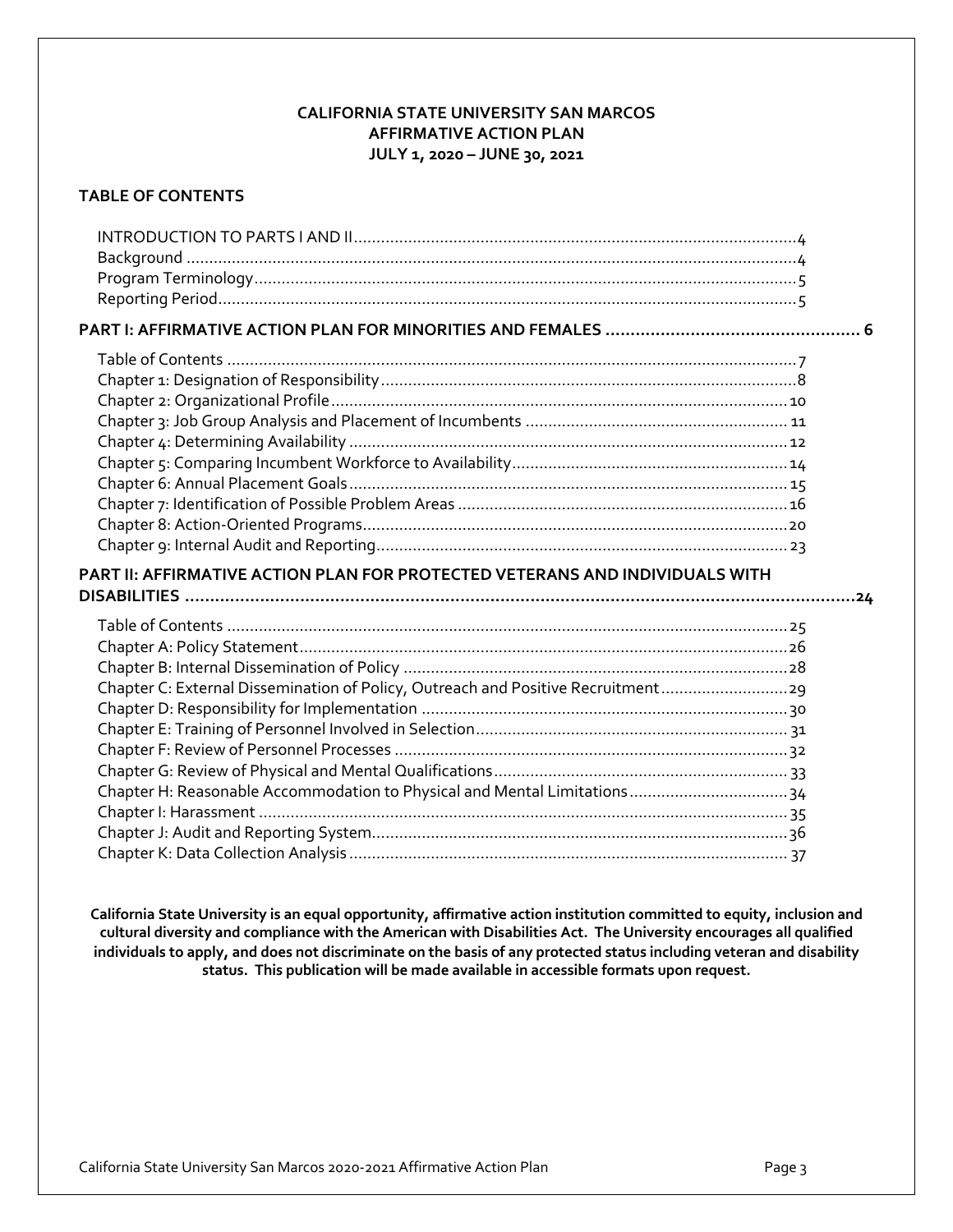# **INTRODUCTION TO PARTS I AND II**

# **Background**

California State University San Marcos (CSUSM), or "the University", is a dynamic, community-engaged, public university dedicated to teaching future generations via hands-on experiences, cutting-edge science and computer labs, and relevant coursework with a global perspective. The University was founded in 1989 in the State of California and has been designated as a Hispanic Serving Institution (HSI) and an Asian American Native American Pacific Islander Serving Institution (AANAPISI). Building on an innovative 30-year history, CSUSM is a forward-focused institution dedicated to preparing future leaders, building great communities, and solving critical issues.

California State University San Marcos is a federal government supply and service contractor subject to the affirmative action requirements of Executive Order 11246, the Rehabilitation Act of 1973 as amended, and the Vietnam Veterans' Readjustment Assistance Act of 1974, Section 4212. Because California State University San Marcos has \$50,000 or more in annual contracts with the federal government and employs 50 or more employees, we are required to prepare annual written Affirmative Action Plans (AAP's) for minorities and women, for protected veterans, and for individuals with disabilities for our organization.

California State University San Marcos' AAP for minorities and women (Part I) has been prepared according to Executive Order No. 11246, as amended, and Title 41, Code of Federal Regulations, Part 60-1 (Equal Employment Opportunity Duties of Government Contractors), Part 60-2 (Affirmative Action Programs of Government Non-Construction Contractors; also known as "Revised Order No. 4"), and Part 60-20 (Sex Discrimination Guidelines for Government Contractors).

California State University San Marcos has developed separately an Affirmative Action Plan for protected veterans and individuals with disabilities (Part II) prepared in accordance with the Rehabilitation Act of 1973, Section 503, as amended and Title 41, Code of Federal Regulations, Part 60-741 (Affirmative Action Program for Individuals with Disabilities), the Vietnam Era Veterans' Readjustment Assistance Act (VEVRAA) of 1974, Section 4212, as amended, and Title 41 Code of Federal Regulations, Part 60-300 (Affirmative Action Program for protected veterans).

The Jobs for Veterans Act (JFVA), Public Law 107-288, effective December 1, 2003, increased the threshold for coverage under 38 U.S.C. §4212 from \$25,000 to \$100,000; grants VEVRAA protection to those veterans who, while serving on active duty in the Armed Forces, participated in a United States military operation for which an Armed Forces service medal was awarded pursuant to Executive Order 12985 (62 Fed. Reg. 1209); changes the definition of "recently separated veteran" to include "any veteran during the three-year period beginning on the date of such veteran's discharge or release from active duty"; changes "Special Disabled Veterans" to "Disabled Veterans," expanding the coverage to conform to 38 U.S.C. § 4211 (3); and, following publication of the final regulations, requires contractors to post job listings with their local employment service delivery system.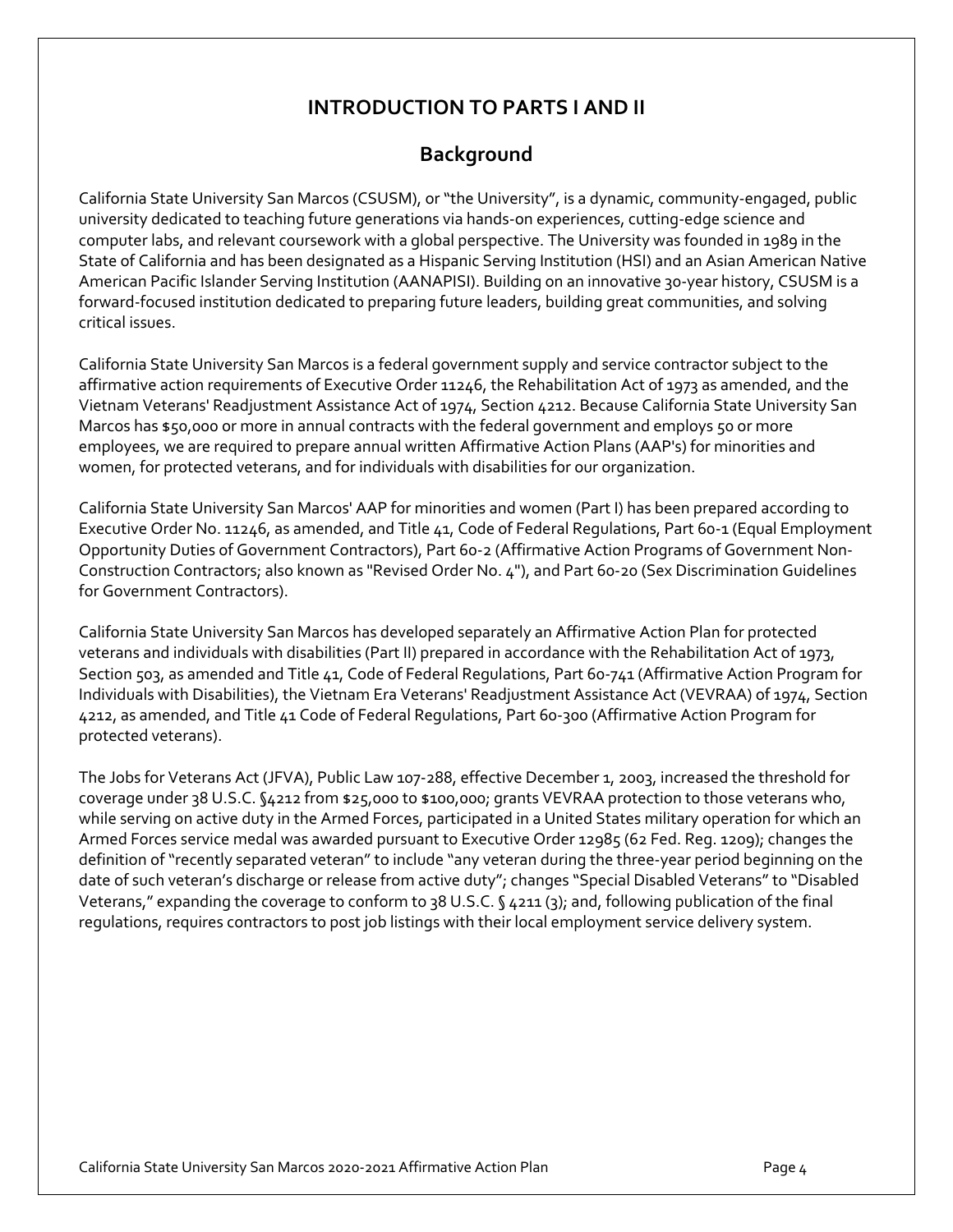# **Program Terminology**

The terminology used in Executive Order 11246 and its regulations has been used herein by California State University San Marcos (hereafter referred to as the "University" or CSUSM). Terms such as "job group,' "availability," "problem area," "underrepresentation," "concentration," and "disparity," should not be construed by the University that women or minorities have been or are being underutilized or discriminated against in any unlawful manner or that the University has contravened any fair employment practice law.

The comparison of incumbency to availability contained herein is required by government regulations to be based on certain statistical comparisons. Geographic areas and sources of statistics used herein for these comparisons were used in compliance with government regulations, as interpreted by government representatives. The use of certain geographic areas and sources of statistics does not indicate CSUSM's agreement that these statistics provide an accurate measurement of the individuals most qualified to perform jobs at the University or that the sources of statistics are the most relevant. The use of such geographic areas and statistics may have no significance outside the context of this Affirmative Action Plan (AAP). Such statistics and geographic areas will be used, however, in total good faith with respect to this AAP.

The grouping of job titles into a given job group does not suggest that CSUSM believes the jobs so grouped are of comparable worth.

This AAP is not intended to and does not create any contractual or other rights in or for any person or entity.

# **Reporting Period**

This Affirmative Action Plan is designed to cover the following reporting period:

- AAP implementation period: July 1, 2020 to June 30, 2021
- Transaction period: May 1, 2020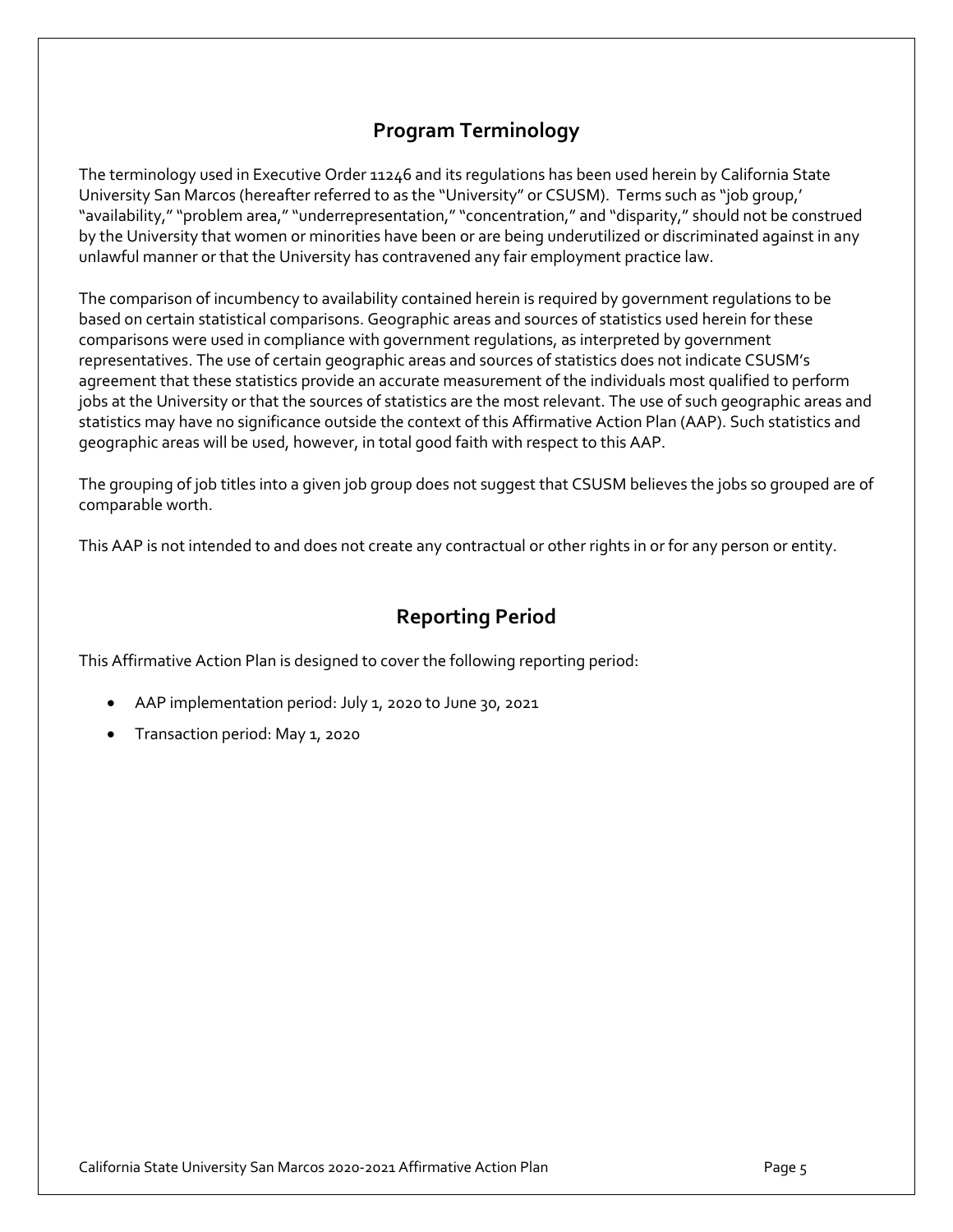# **PART I: AFFIRMATIVE ACTION PLAN FOR MINORITIES AND FEMALES**

**JULY 1, 2020 – JUNE 30, 2021**

California State University San Marcos 2020-2021 Affirmative Action Plan **Page 6** Page 6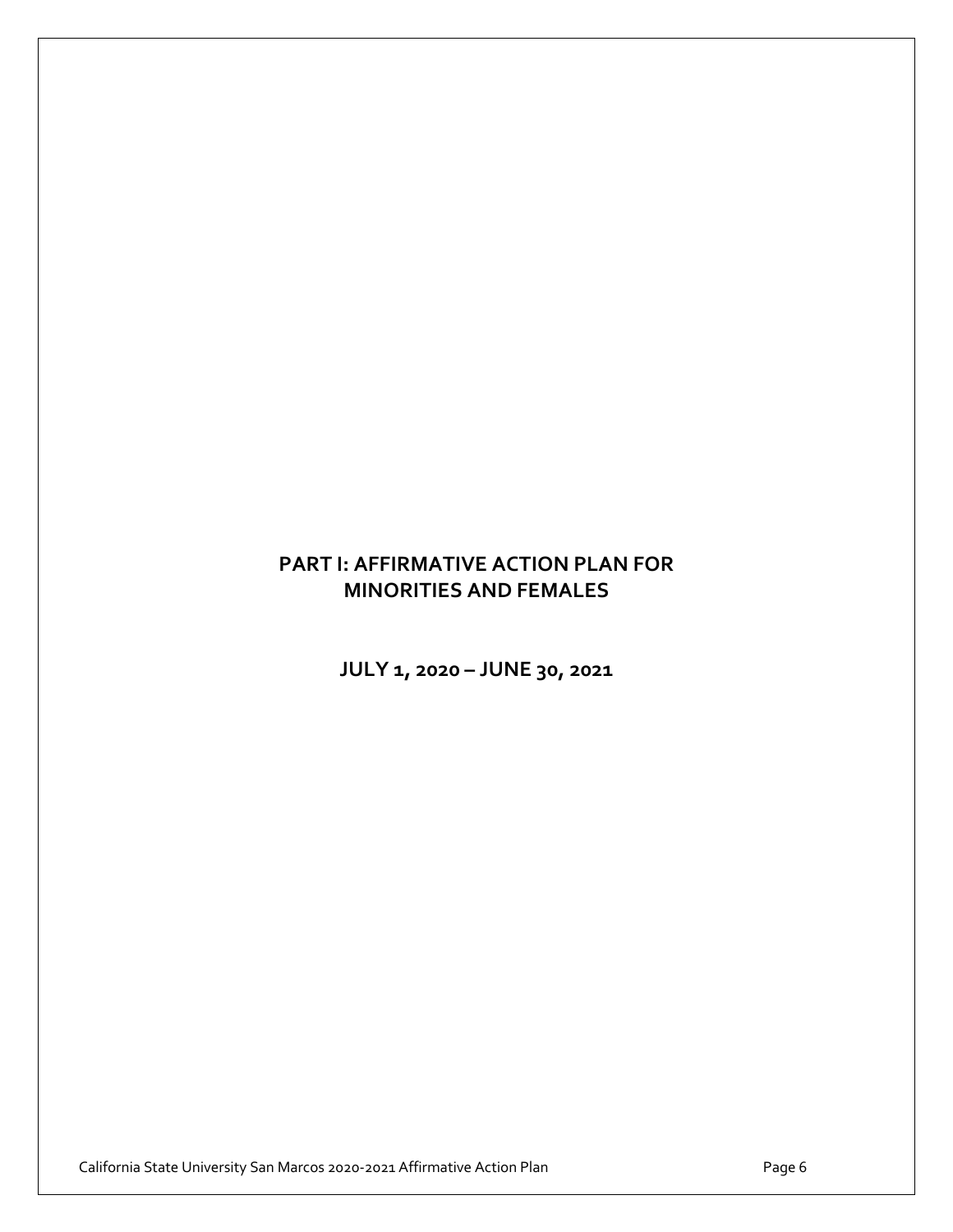# **PART I**

### **AFFIRMATIVE ACTION PLAN FOR MINORITIES AND FEMALES**

# **Table of Contents**

| <b>CHAPTER 1:</b>            | ORGANIZATIONAL PROFILE<br>41 C.F.R. § 60-2.11                                                             |
|------------------------------|-----------------------------------------------------------------------------------------------------------|
| CHAPTER 2:                   | JOB GROUP ANALYSIS & PLACEMENT OF INCUMBENTS IN JOB GROUPS<br>41 C.F.R. § 60-2.12 AND 41 C.F.R. § 60-2.13 |
| <b>CHAPTER 3:</b>            | DETERMINING AVAILABILITY<br>41 C.F.R. § 60-2.14                                                           |
| <b>CHAPTER 4:</b>            | COMPARING INCUMBENT WORKFORE TO AVAILABILITY<br>41 C.F.R. § 60-2.15                                       |
| <b>CHAPTER<sub>5</sub></b> : | ANNUAL PLACEMENT GOALS<br>41 C.F.R. § 60-2.16                                                             |
| <b>CHAPTER 6:</b>            | <b>DESIGNATION OF RESPONSIBILITY</b><br>41 C.F.R. $\sqrt{60-2.17(a)}$                                     |
| <b>CHAPTER 7:</b>            | <b>IDENTIFICATION OF POSSIBLE ROBLEM AREAS</b><br>41 C.F.R. § 60-2.17(b)                                  |
| <b>CHAPTER 8:</b>            | ACTION-ORIENTED PROGRAMS<br>41 C.F.R. $\sqrt{60-2.17(c)}$                                                 |
| CHAPTER 9:                   | INTERNAL AUDIT AND REPORTING SYSTEM<br>41 C.F.R. § 60-2.17(d)                                             |

California State University San Marcos 2020-2021 Affirmative Action Plan **Page 7** Page 7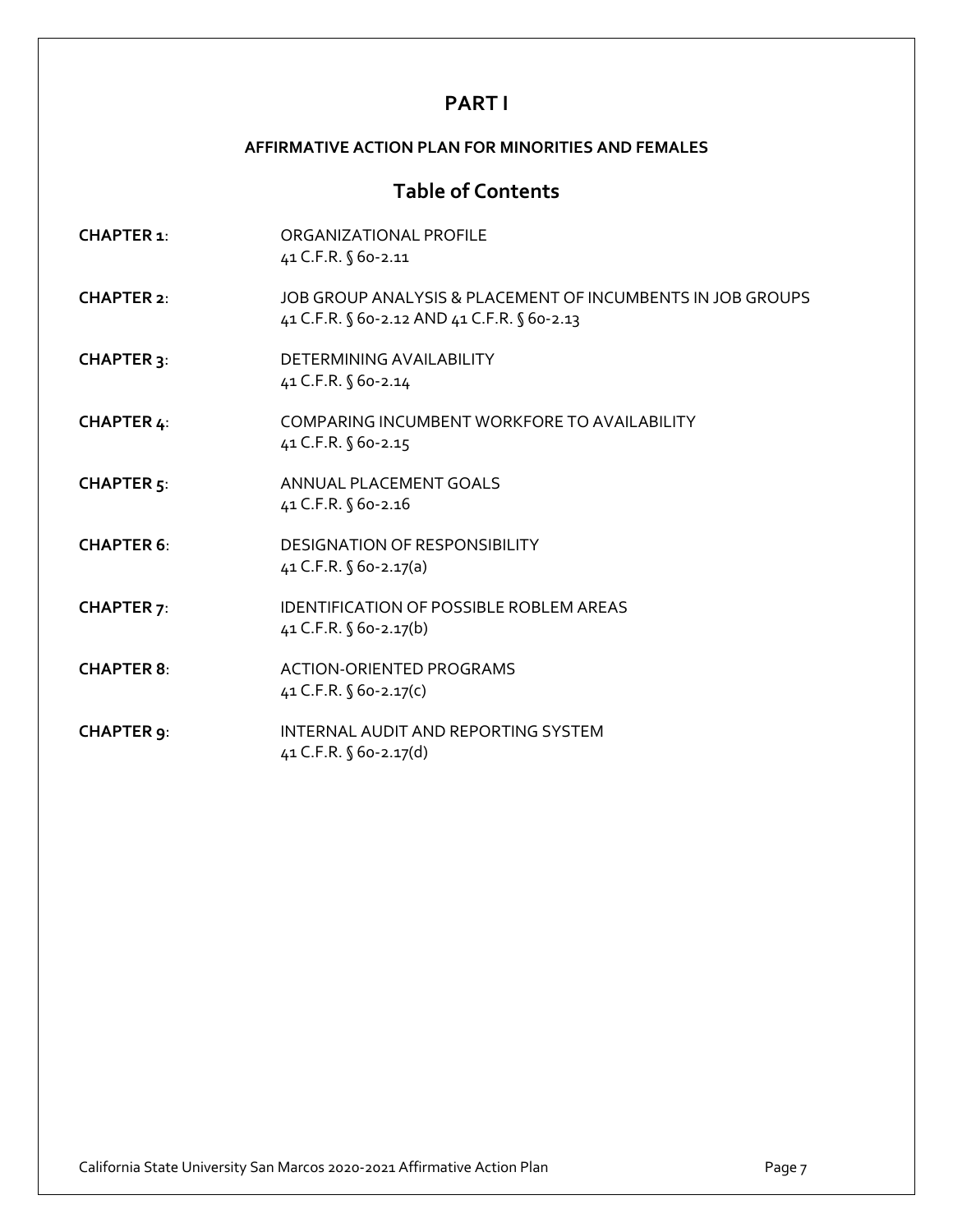# **Chapter 1: Designation of Responsibility**

41 C.F.R. § 60-2.17(a)

CSUSM commits itself to a p0licy of nondiscrimination at all levels. Every employee of the institution is expected to support the University's commitment to ensuring equal opportunity in connection with the University's employment and educational programs. The Associate Vice President of the Office of Human Resources has been assigned primary responsibility for overseeing the planning and implementation of this Affirmative Action Plan.

### A. Senior University Administrative Officials

The President has extended to all University administrators the expectation they join her in supporting the University's equal opportunity policy and Affirmative Action Program by working collaboratively to embed inclusion, equity, and diversity in its institutional practices, policies, and norms.

The President has charged all members of executive leadership with responsibility for equal opportunity and affirmative action within their areas of responsibility.

The Associate Vice President for the Office of Inclusive Excellence is also responsible for providing leadership, guidance, and direction for all University equity and inclusion matters as those relate to faculty, students, and staff.

### B. Vice President, Finance and Administrative Services

The Vice President of Finance and Administrative Services (FAS) has responsibility for overseeing compliance by the University with applicable equal employment laws and policy and implementation of the University's Affirmative Action Program.

In discharging these responsibilities, the VP of FAS is assisted by a staff that includes the Senior Director of Human Resources and the Associate Director of Human Resources. With the assistance of other University officials, as noted in the sections below, responsibilities of Human Resources include, but are not limited to, the following:

- Updating annually this Affirmative Action Plan.
- Developing and implementing internal audit and reporting systems to determine the degree to which University affirmative action program objectives are being attained and notifying appropriate University officials of the need for remedial action.
- Reviewing with appropriate University officials overall progress and any problems encountered with the affirmative action program.
- Working with University officials to ensure that mechanisms are in place so that supervisors and managers understand that they are accountable for helping the University meet affirmative action objectives.
- Working with Human Resource Services, Faculty Affairs, and University departments to identify problem areas or other challenges and to develop plans to achieve University and department diversity objectives.
- Participating in training for supervisors on the issues of diversity, equal employment opportunity, and affirmative action.

California State University San Marcos 2020-2021 Affirmative Action Plan Page 8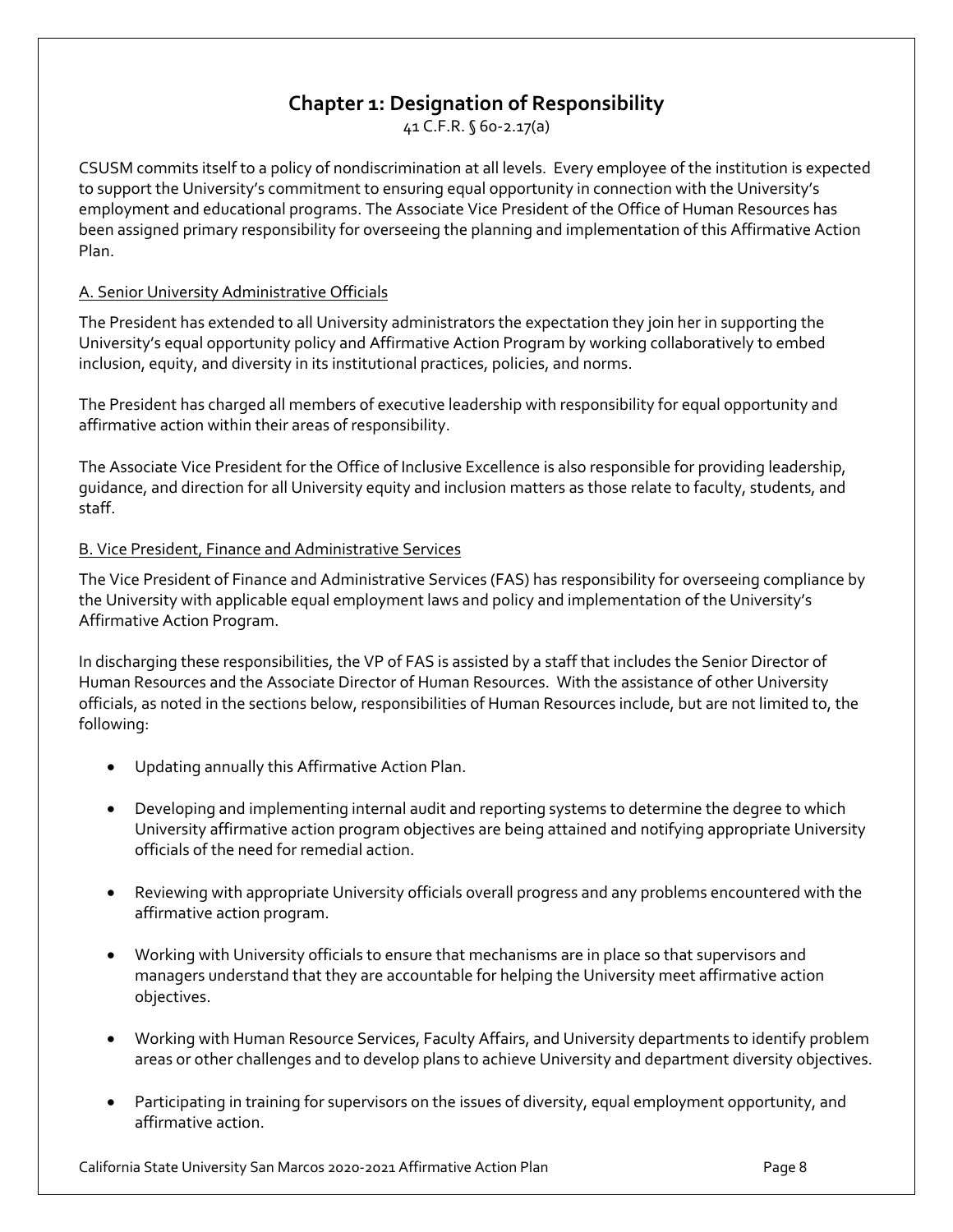### C. The Office of Human Resources

The Office of Human Resources reports to the Vice President of Finance and Administrative Services and has primary responsibility for the University's employment processes for all non-faculty employees (including recruitment, selection, classification, compensation, and performance management), and oversees benefits and medical/family leaves for all University employees.

Human Resources has responsibility for supporting and monitoring all non-faculty searches to ensure that the searches conform to best practice and applicable University policy and all applicants are given full and equitable consideration in the selection process.

### D. Faculty Affairs

The Associate Vice President for Faculty Affairs reports to the Provost/Vice President of Academic Affairs and has primary responsibility for the University's employment processes for all faculty employees (including recruitment, selection, promotion, compensation, performance management, discipline, and discharge).

Faculty Affairs has responsibility for supporting and monitoring all faculty searches to ensure that the searches conform to best practice and applicable University policy and all applicants are given full and equitable consideration in the selection process.

#### E. Administrators, Managers, and Supervisors

By virtue of their responsibility to supervise employees of CSUSM, all administrators, managers, and supervisors are involved in implementing affirmative action and equal opportunity within their areas of responsibility. Administrators, managers, and supervisors are responsible for the following:

- Making selections, assignments, transfers, salary adjustments, promotions, and providing training opportunities without regards to race, sex, color, religion, national origin, or other protected status.
- Taking steps to ensure that all employees, including minorities, women, people with disabilities, covered veterans, and members of other protected classes, are afforded opportunities for training, transfers, and promotions.
- Providing assistance in the identification of problem areas and establishment of objectives to address problem areas.
- Participating in compliance activities.
- Taking appropriate action to prevent discrimination or discriminatory harassment of students and employees in their respective areas of responsibility.
- Informing all supervisory personnel that their work performance will be evaluated in part on their goodfaith efforts to support the University Affirmative Action Plan and their compliance with equal opportunity and affirmative action policies.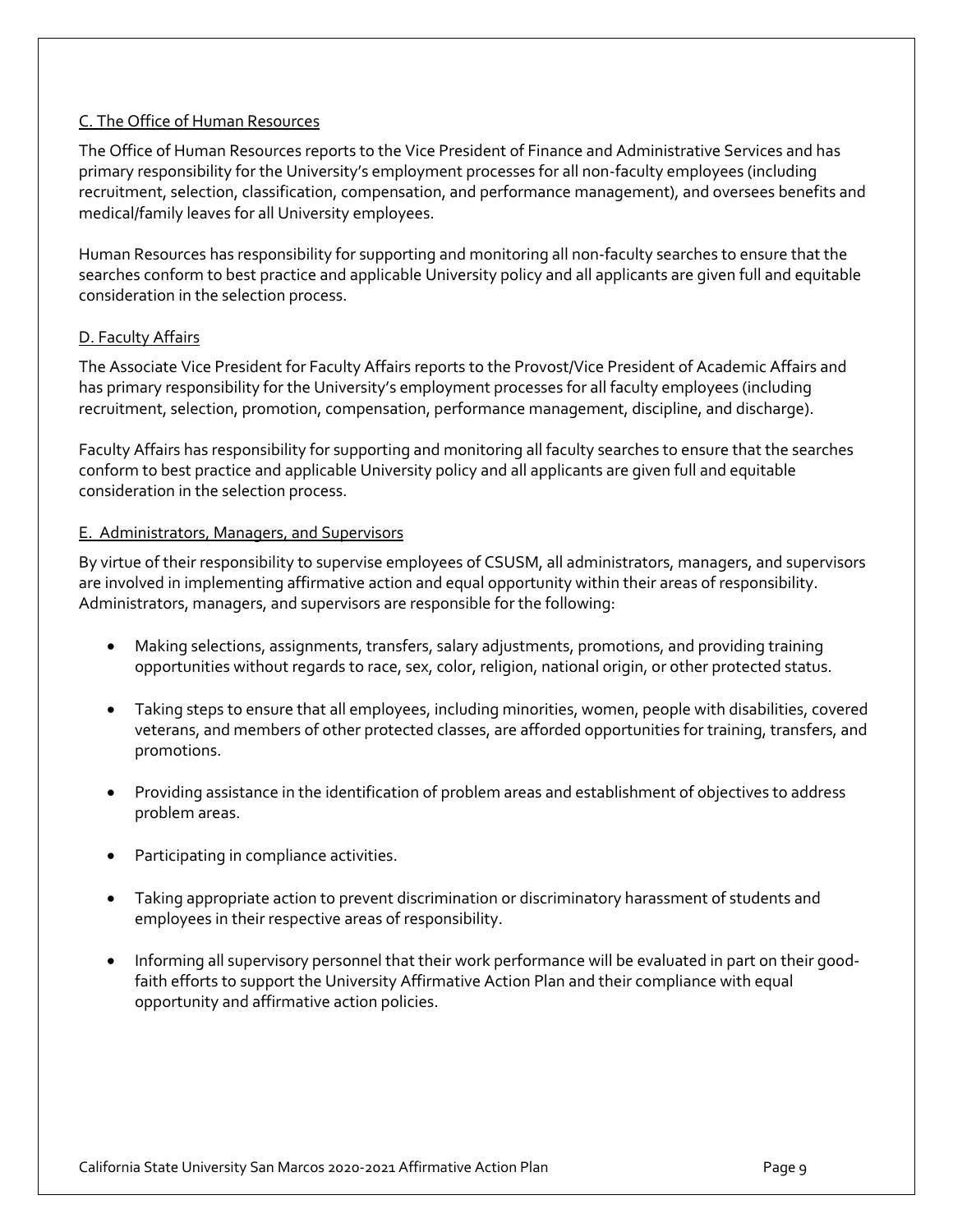# **Chapter 2: Organizational Profile**

41 C.F.R. § 60-2.11

### **Workforce Analysis/Lines of Progression**

As of May 1, 2020, CSUSM employed one-thousand seven-hundred and forty-five (1,745) employees<sup>1</sup>. Of these, one-thousand and seventy-three (1,073), or 61.5%, identified as female and seven-hundred and forty-seven (747), or 42.8%, identified as minorities. The University divides its workforce into 28 organizational units.

Pursuant to § 60-2.11.c., CSUSM has prepared an Organizational Profile in the form of a Workforce Analysis and have listed each job title as it appears in our payroll records or applicable bargaining agreements, ranked from the lowest paid to highest paid within each department. We have displayed within each department, for each job title, the total number of male and female employees, and the total number of incumbents who are White, African American, Hispanic, Asian, Native American or Alaskan Native employees, Native Hawaiian or Pacific Islander, and Two or More races. In addition, we have also provided a salary and EEO code for each job title.

The University has no formal lines of progression or usual promotional sequence within departments. Employees can be hired at any level and do not necessarily follow a line of progression. In some instances there may be typical career movements, such as movement from assistant to associate to full professor, but even these promotions are not automatic but occur only after a thorough and carefully documented review to determine whether the incumbent's accomplishments justify promotion. Where they occur, such movements are taken into account in establishing feeder groups in the Availability Analysis.

See the *Workforce Analysis* for the results per organizational unit.

 $1$  This figure excludes student employees.

California State University San Marcos 2020-2021 Affirmative Action Plan Page 10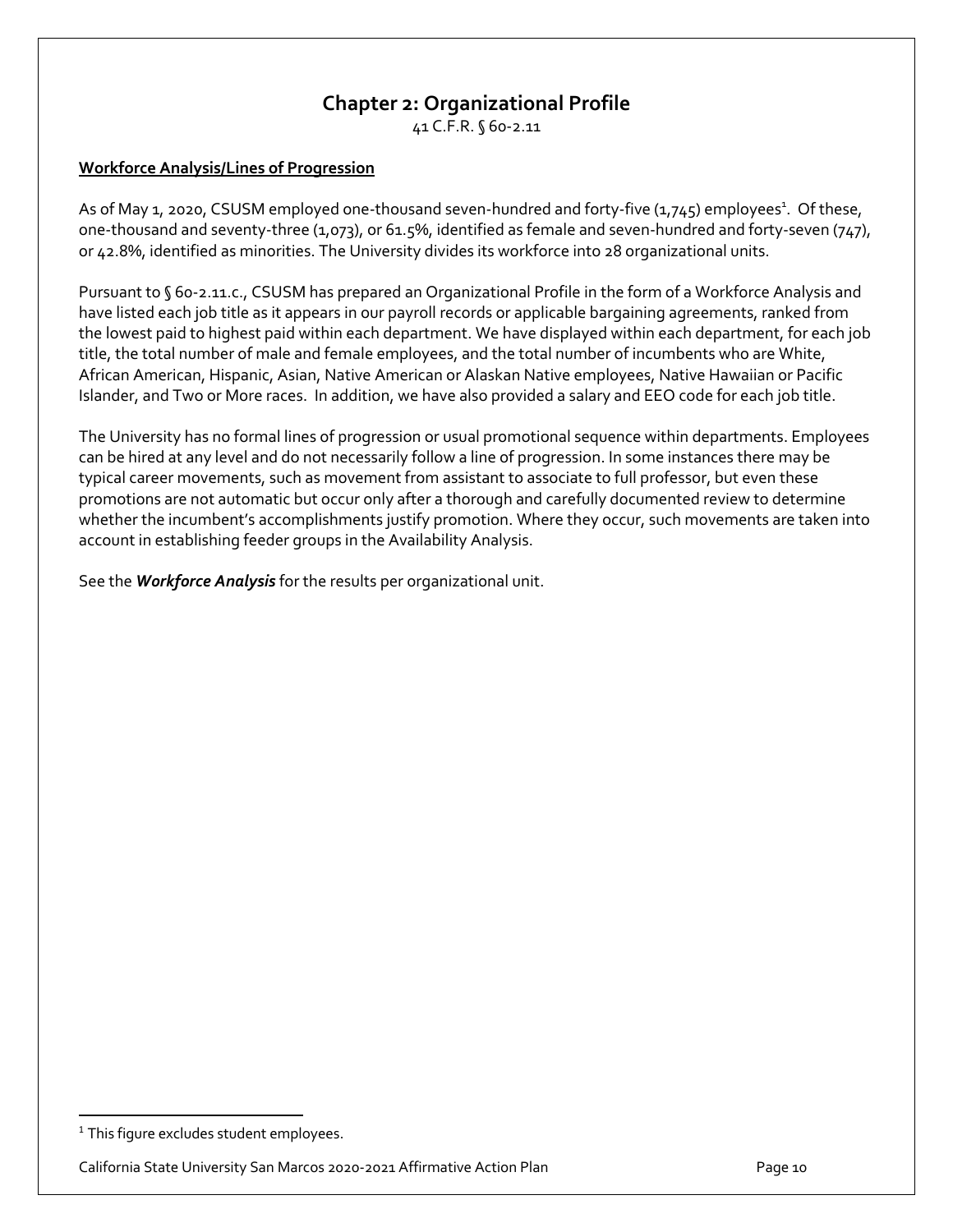# **Chapter 3: Job Group Analysis and Placement of Incumbents**

### **A. Job Group Analysis - 41 C.F.R. § 60-2.12**

Although the workforce analysis was conducted individually for every job title, after it was completed, job titles were grouped for the comparison of incumbency to availability and for setting goals. There were several reasons for grouping jobs.

Job groups must have enough incumbents to permit meaningful comparisons of incumbency to availability and goal setting. Ideally, if a job group is identified as containing a problem area, it should be large enough that a goal of a least one whole person can be established. No minimum size has been established for this purpose, however, since it is dependent not only on the size of the job group, but also on the size of the availability percentage and the number of minorities or women already employed in the job group.

For the purposes of this Affirmative Action Program, CSUSM has combined job titles with similar content, wage rates, and opportunities into job groups. The University considered the following relevant factors when establishing job groups:

- The duties and responsibilities assigned to the incumbents in each job title;
- The compensation structure for the job titles;
- Opportunities for career enhancements, including training, transfers, promotions, pay, and mobility;
- Wage rates; and
- The number of incumbents in each job group.

### **B. Placement of Incumbents in Job Groups - 41 C.F.R. § 60-2.13**

As required by the Office of Federal Contract Compliance Programs (OFCCP) regulations, CSUSM has prepared an analysis report that sets forth for each group, the titles included, the total number of employees and the number and percentages of women and minority incumbents in the job group.

See the *Job Group Analysis* for the job titles per job grouping.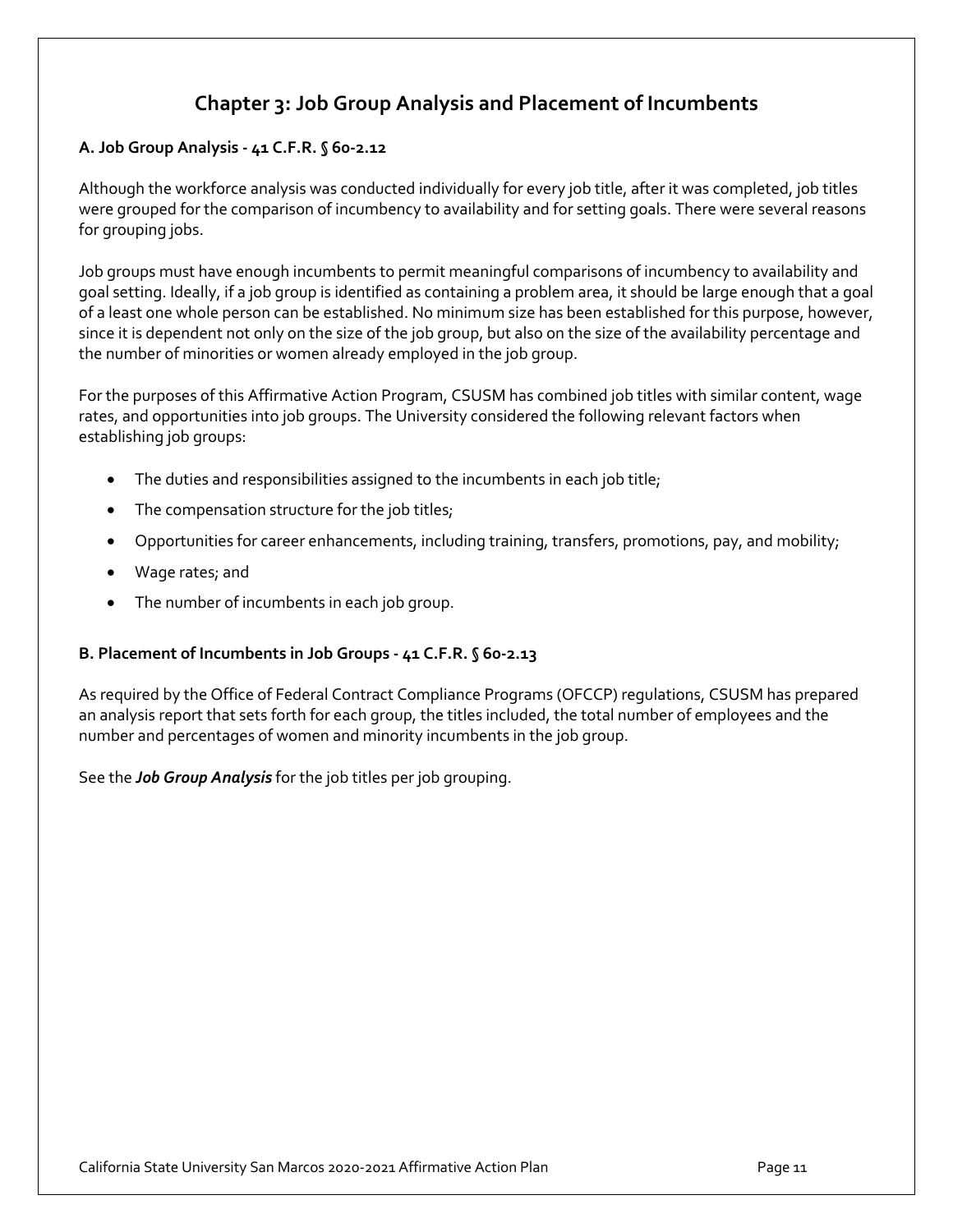# **Chapter 4: Determining Availability**

41 C.F.R. § 60-2.14

Consistent with regulatory requirements, the University has separately determined the availability of minorities and women for each job group pursuant to 41 C.F.R. § 60-2.14 (b).

"Availability" is an estimate of the proportion of each sex and race/ethnic group available and qualified for employment at CSUSM for a given job group in the relevant labor market during the life of the AAP. Availability indicates the approximate level at which each race/ethnic and sex group could reasonably be expected to be represented in a job group of the University's employment decisions are being made without regard to gender, race, or ethnic origin. Availability estimates, therefore, are a way of translating equal employment opportunity into concrete numerical terms. Correct comparisons of incumbency to availability, worthwhile and attainable goals, and real increases in employment for problem groups depend on competent and accurate availability analyses. With valid availability data, we can compare the percentages of those who could reasonably be expected to be employed versus our current employment (from the workforce analysis), identify problem areas or areas of deficiency, and establish goals to correct the problems.

The availability analysis establishes a benchmark against which the demographic representation of the current workforce at CSUSM can be evaluated to determine if further analysis is required to ensure that there are no barriers to equal employment opportunity. The availability analysis results in an estimate of the number of the qualified or readily qualifiable women and minorities *potentially* available for employment in each of the job groups. The determination of availability has several steps.

In determining availability of minorities and women, the University considered the following factors:

- The percentage of minorities and women with requisite skills in the reasonable recruitment area.
- The percentage of minorities and women among those promotable, transferable, and trainable within the University.

### Factor 1: The Percentage of Minorities and Women with Requisite Skills in the Reasonable Recruitment Area (External Availability)

When recruiting and hiring are taking place, the University seeks individuals who have the requisite skills and are capable of immediately stepping into the job and performing the functions quickly and with little training.

In each case the reasonable recruitment area was established based on University policy and the actual experience of the University in attracting applicants for positions within the job group. For example, standardized census areas such as an MSA are quite broadly drawn and are inclusive of individuals (including minorities and women) in what might be an unlikely commuting distance. Nevertheless, we have used such data so as not to exclude potentially recruitable minorities and women from our availability estimate.

For some job groups, the reasonable recruitment area is the local labor area. For others, primarily tenure-related faculty and high-level administrators, the reasonable recruitment area is national in scope. For many job groups, the University draws applicants from both the local labor area and from a larger state, regional or national area. For each job group, the definition of reasonable recruitment area has been guided by the University's scope of recruitment policy and actual experience with past applicant pools.

CSUSM has relied on the Bureau of Census 2010 EEO tabulation for 488 occupational categories. The occupational categories are based on the 2010 Standard Occupational Classification (SOC) categories. In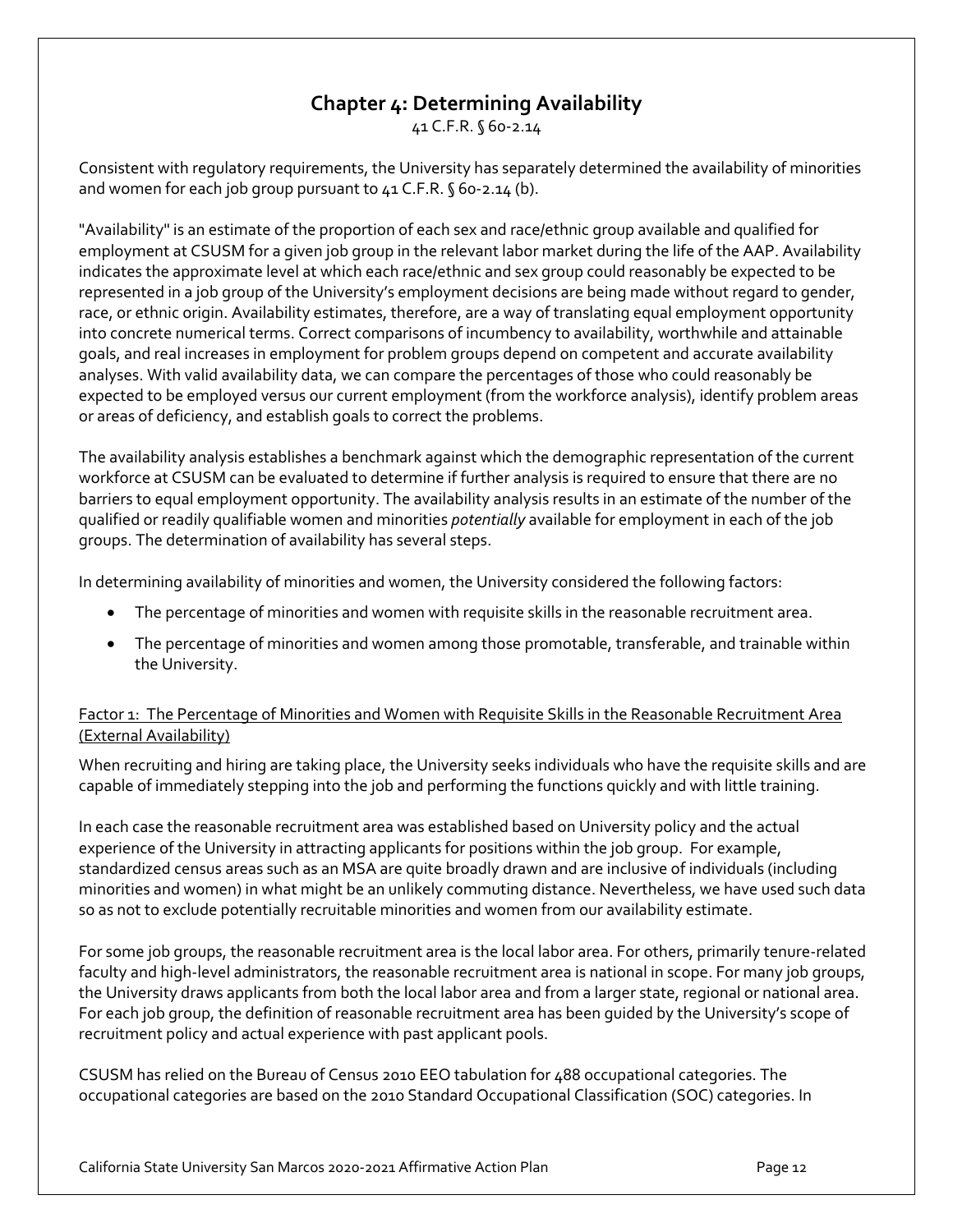determining "requisite skills," the University identified those SOCs reported in the census that were most representative of the skills required for the positions being analyzed.

### Factor 2: The Percentage of Minorities and Women Among Those Promotable, Transferable, and Trainable Within the University (Internal Availability)

CSUSM is committed to a policy of upward mobility for all employees in accordance with University need and employee interest. Internal availability is a significant source of availability for many job groups. While promotions can and do occur within any job group, the estimated frequency of movement into the job group determined the value weight for internal availability in our analysis. At any given time, the population of a "feeder" job group might include individuals newly hired/promoted, in training or otherwise not necessarily "promotable" for every vacancy. However, for purposes of AAP availability estimates only, all individuals in the feeder job group were counted as "promotable, transferable, and trainable." (41 C.F.R. § 60-2.14 (f))

Based on actual patterns of promotion and transfers, the University has identified the job groups that are the "feeder pools" for those job groups where patterns tend to occur. Such "feeder pools" include those employees who are reasonably promotable, transferable, and trainable.

### Calculating Final Availability

For each job group, we considered those factors that represented a genuine source of available workers for the job group. We weighted each factor based on a judgment as to its overall significance to the job group when computing final estimates of availability.

See the *Availability Analysis* for the availability breakdown for each job group.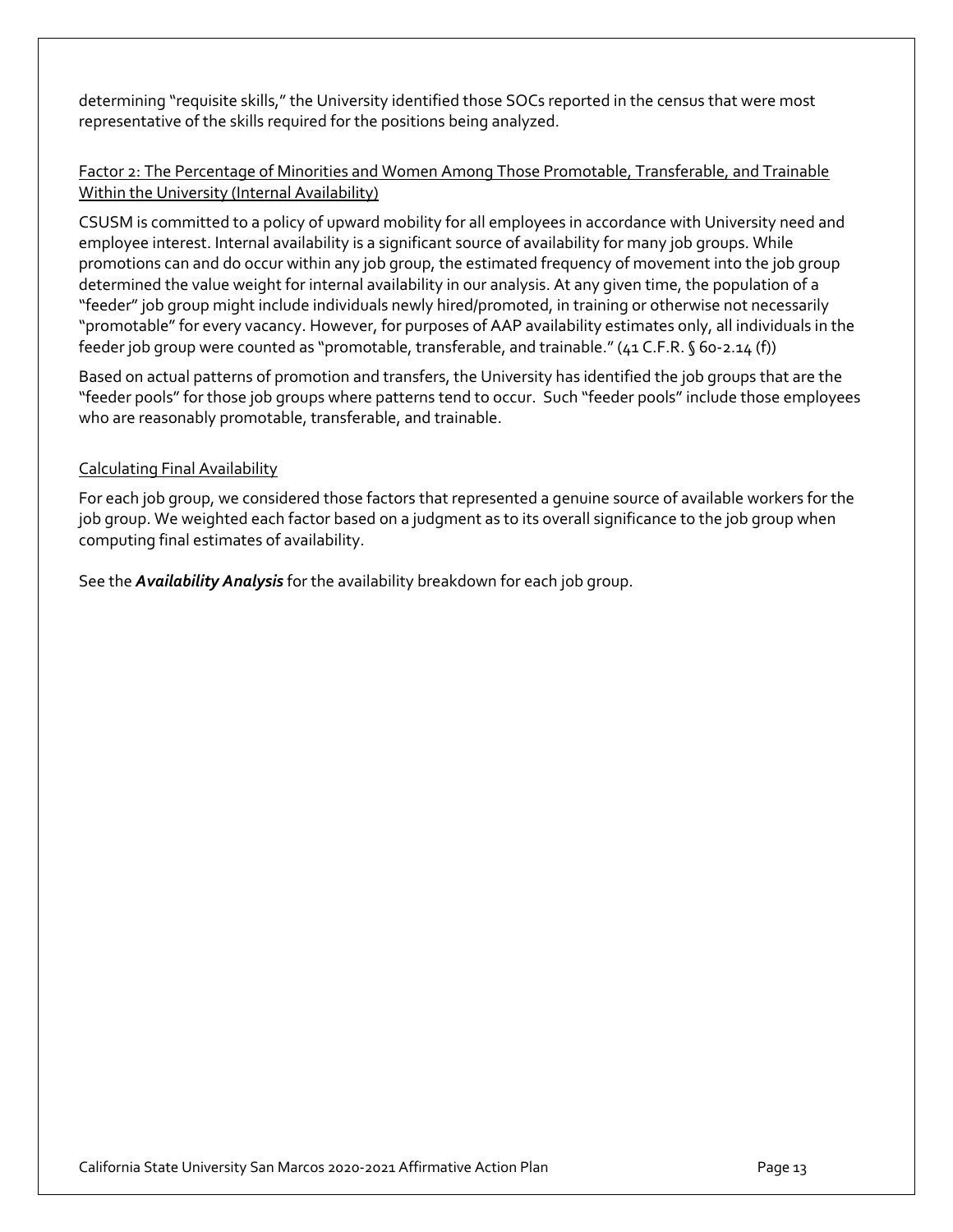# **Chapter 5: Comparing Incumbent Workforce to Availability**

41 C.F.R. § 60-2.15

CSUSM has compared the percentage of minorities and Women in each job group with the availability estimates for those job groups.

An appropriate measure of "reasonably expected" is statistical probability; that is, if the difference between availability and actual participation is statistically significant, the current incumbency is less than what is "reasonably expected." The University has used appropriate tests of statistical significance, relying on the standards for measuring "reasonably expected" approved by the court in Firestone Tire Rubber Co., Inc. v. Marshall, 507 F. Supp. 1330, 24 FEP 1699 (Eastern District of Texas, 1981, upholding the decision of the Administrative Law Judge) as well as many other federal courts.

Where the actual representation of women or minorities was less than the availability calculation, CSUSM conducted a two standard deviation statistical test to determine if the difference was greater than would be reasonably expected.

See the *Comparison of Incumbency to Availability* for the results per job group.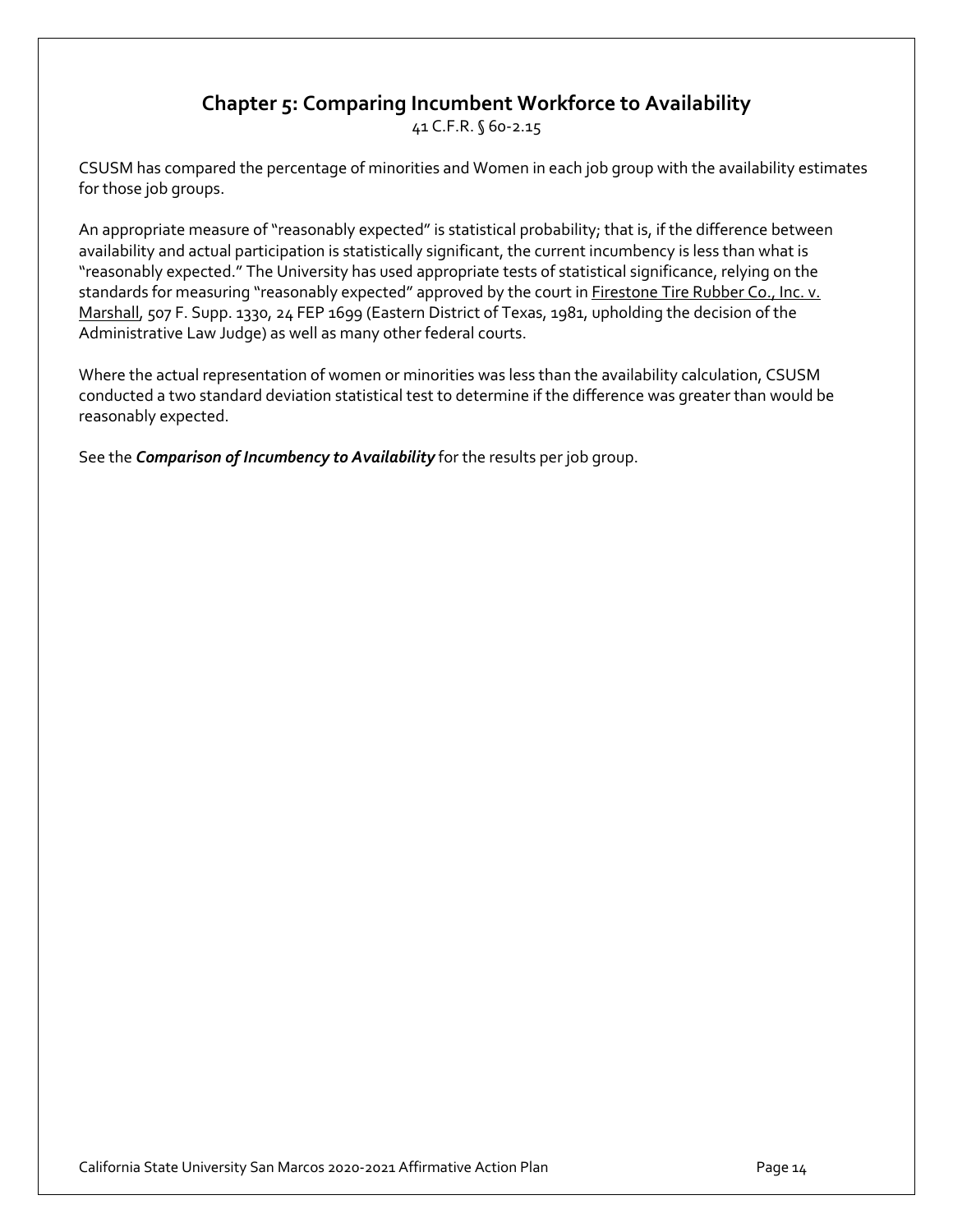# **Chapter 6: Annual Placement Goals**

41 C.F.R. § 60-2.16

CSUSM has established annual placement goals for women and total minorities in job groups where the representation of either women or minorities is less than what would be expected based on availability.

In accordance with § 60-2.16 (e), the following principles apply to Annual Placement Goals:

- Annual Placement Goals are not rigid or inflexible quotas, which must be met.
- Annual Placement Goals do not set a ceiling or floor for the employment of particular groups.
- Annual Placement Goals do not create set-asides for specific groups and are not intended to achieve proportional representation or equal results.
- Annual Placement Goals will not be used to supersede merit selection principles and do not require or justify the hiring or promotion of a less qualified person in preference of a more qualified one.

Affirmative action goals are targets that are reasonably attainable by applying identified good-faith efforts to all aspects of our affirmative action program. Our goal and objective for every job group, department and other organizational unit, whether or not a placement goal has been set, is to engage in a good faith effort to recruit minorities and women, ensure equal opportunity with respect to hires and promotions, and to monitor so as to ensure that our policies and practices comply with affirmative action and equal opportunity principles. California State University San Marcos will not discriminate against any applicant or employee because of race, color, religion, national origin, or other protected status. The University will make all employment decisions in a nondiscriminatory manner.

See the *Placement Goals* report for each job group.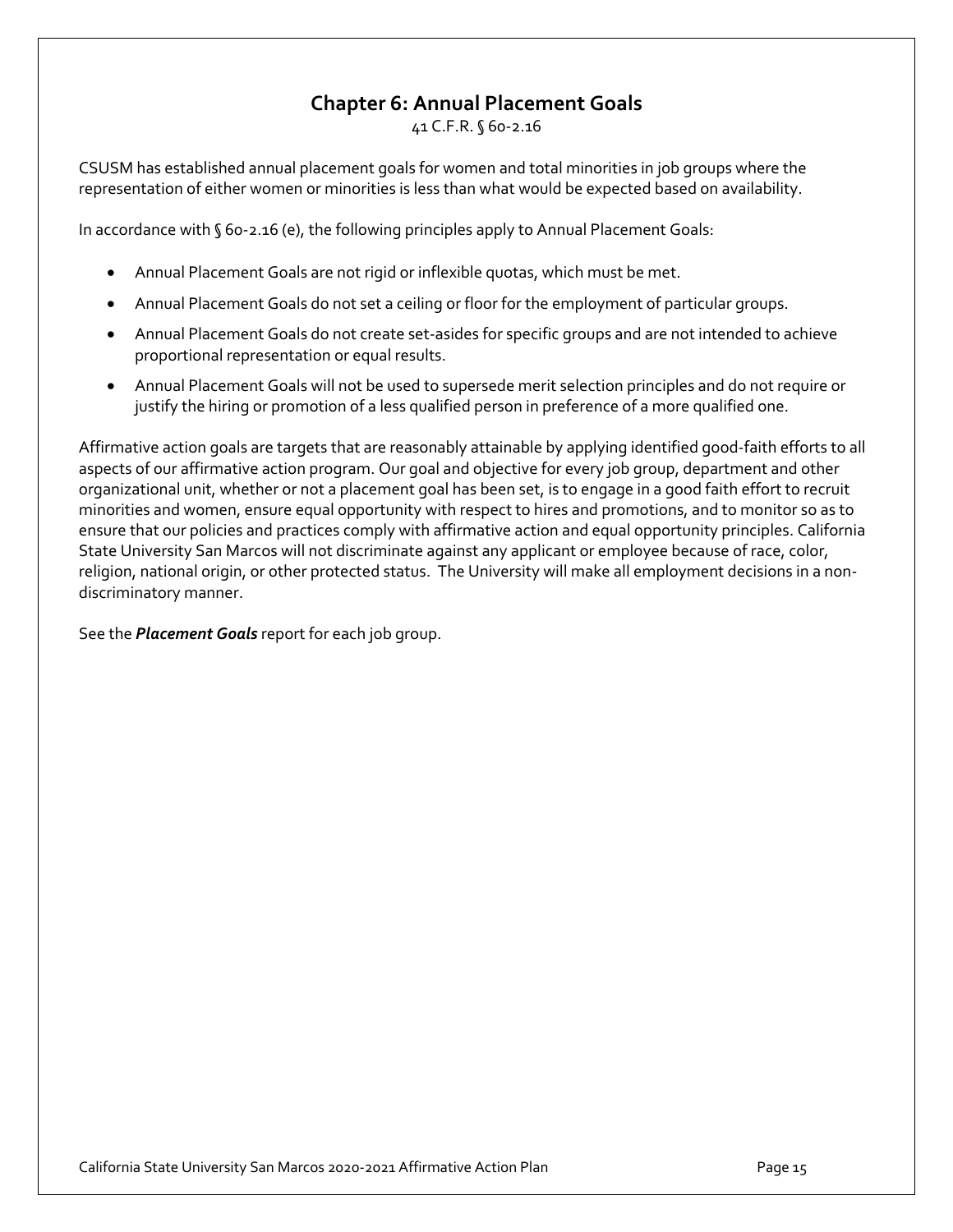### **Chapter 7: Identification of Possible Problem Areas**

41 C.F.R. § 60-2.17(b)

### *Terminology*

*The phrases "comparison of incumbency to availability," and "problem area" appearing in this chapter are terms California State University San Marcos is required by government regulations to use. The criteria used in relation to these terms are those specified by the government. These terms have no independent legal or factual significance. Although CSUSM will use the terms in good faith in connection with its AAP, such use does not necessarily signify the University agrees that these terms are properly applied to any particular factual situation and is not an admission of non-compliance with EEO laws, regulations, and objectives. Whenever the term "goal" is used, it is expressly intended that it "should not be used to discriminate against any applicant or employee because of race, color, religion, gender, or national origin," as stated in Title 41 Code of Federal Regulations, Part 60-2.16(e).*

CSUSM has conducted an analysis of its total employment process to determine whether and where any impediments to equal employment opportunity exist in the following areas:

#### **A. Workforce by Organizational Unit and Job Group (41 C.F.R. § 60-2.17(b)(1)):**

#### 1. Problems of Minority or Female Utilization or Distribution by Organizational Unit

The University has compared the incumbency of minorities and women in each organizational unit and in the various jobs within each organizational unit and has identified no practices or policies that limit the selection and advancement of minorities and women.

In most departments, women and minorities are well represented throughout the University. As can be expected with an organization of this size, the results are not entirely uniform throughout.

An analysis of minority and female distribution within each organizational unit was accomplished by a thorough investigation of the *Workforce Analysis*.

#### 2. Problems of Minority or Female Utilization or Distribution by Job Group

The University has compared the incumbency of minorities and women in each job group pursuant to 41 C.F.R. § 60-2.15 to determine if estimated availability for a job group is greater than incumbency. For those job groups, in which the percentage of minorities or women employed in the job group is less than would reasonably be expected given their availability, the University has established a placement goal in accordance with 41 C.F.R. § 60-2.16.

Of the twenty-three (23) job groups, CSUSM is at or exceeds the expected Availability vs. Incumbency in twenty-one (21) of the job groups. The University has fewer females than expected in job groups 2B2 Lecturers COBA (College of Business Administration) and 2D1 FT Faculty CSM (College of Science and Mathematics).

CSUSM will continue to undertake good faith efforts to hire and promote women into each of these job groups in the next year.

An analysis of minority and female utilization within each job group was accomplished by a thorough investigation of the *Comparison of Incumbency to Availability* reports.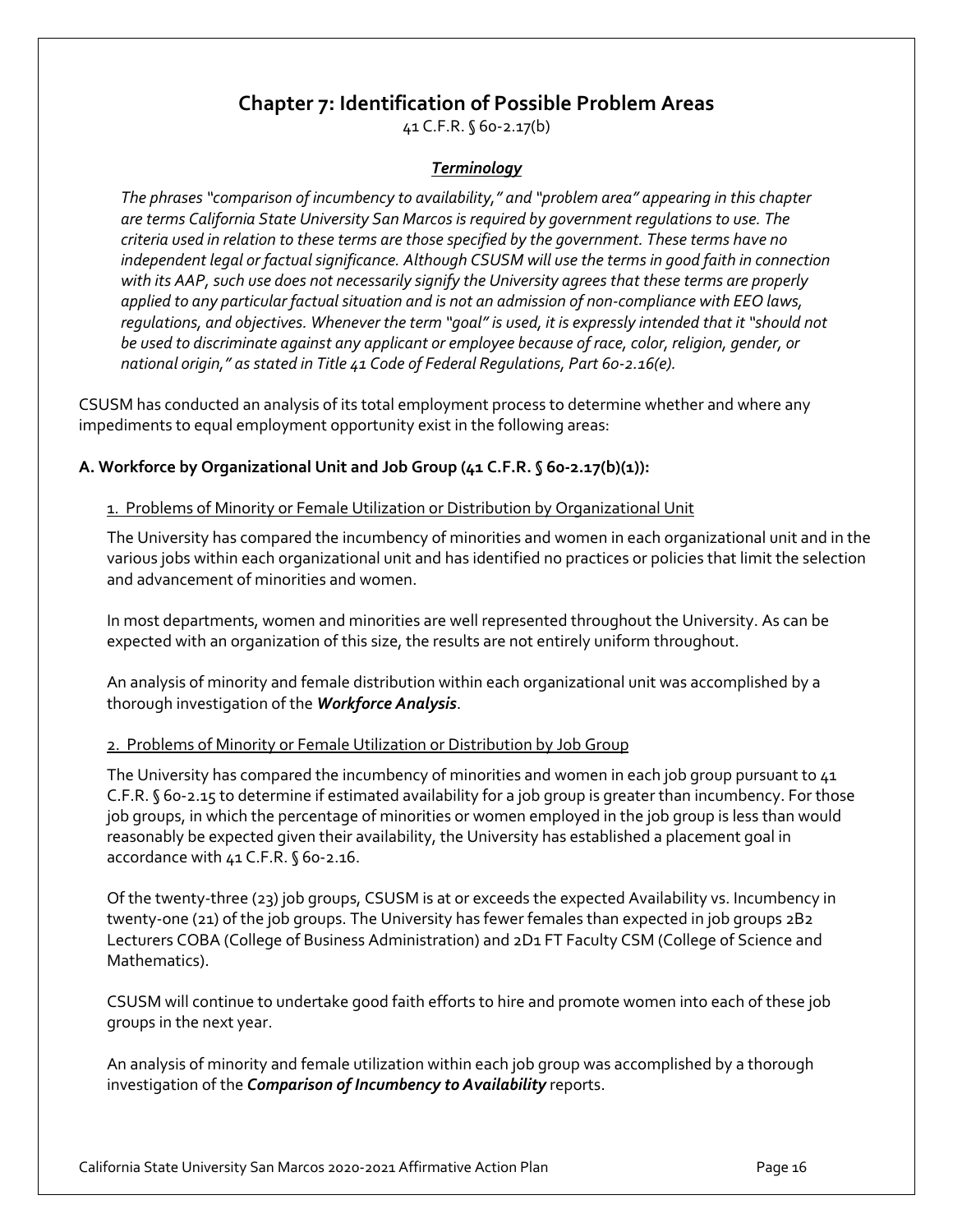### **B. Personnel Activity (41 C.F.R. § 60-2.17(b)(2)):**

The University has reviewed its total employment process, including applicant flow, hire, promotion and termination processes, to determine whether and where any impediments to equal employment opportunity exist. We also, at least annually, perform statistical analyses of selection decisions made in the prior AAP year.

### 1. Applicant Flow

As required by regulations, CSUSM retains applications of all individuals considered for employment in a particular position for three years from the date of receipt/selection decision, whichever is later.

Open positions are posted on the CSUSM website, with the state employment service, and with various other sources, as appropriate. Minimum basis qualifications are established for all positions before they are posted. Jobseekers must apply to a specific positing – we do not accept unsolicited resumes and applications. Every applicant is invited to complete voluntary self-identification information. This information is retained separately from the employment application.

### 2. Hires, Promotions, Terminations and Other Personnel Actions

In order to be considered for a job opportunity, jobseekers (external and internal) must submit a timely expression of interest and follow the procedures specified by CSUSM in its vacancy announcements. All competitive University positions are posted on the CSUSM website with additional outreach efforts taken to attract qualified women and minority applicants.

All personnel activity and selections are tracked and monitored. This includes terminations, many of which are voluntary and do not involve a selection decision on the part of the University.

Pursuant to The Uniform Guidelines on Employee Selection Procedures and Title VII case law, CSUSM performs all analyses of employment decisions on the basis of all persons who sought or were considered for a specific job title or who were "tested" using the same selection device. These analyses are performed at least annually for all opportunities filled in the AAP year.

The University has identified no barriers or impediments to equal opportunity in the analysis of our personnel activity.

An analysis of selection disparities in personnel activity between males/females and non-minorities/ minorities was accomplished by a thorough examination of transaction data.

See the *Summary of Personnel Transactions Report* for each job group.

### **C. Recruitment, Selection, Referral and Other Personnel Procedures (41 C.F.R. § 60-2.17(b)(4)):**

The University has analyzed its recruitment, selection, and other personnel procedures to determine whether they result in disparities in employment or advancement of minorities or women.

- 1. Requisitions, Position Descriptions, and Job Specifications
	- Approvals from the responsible hiring and administrative authorities are required before initiating recruitment for a new or replacement position. There is a review process that ensures that the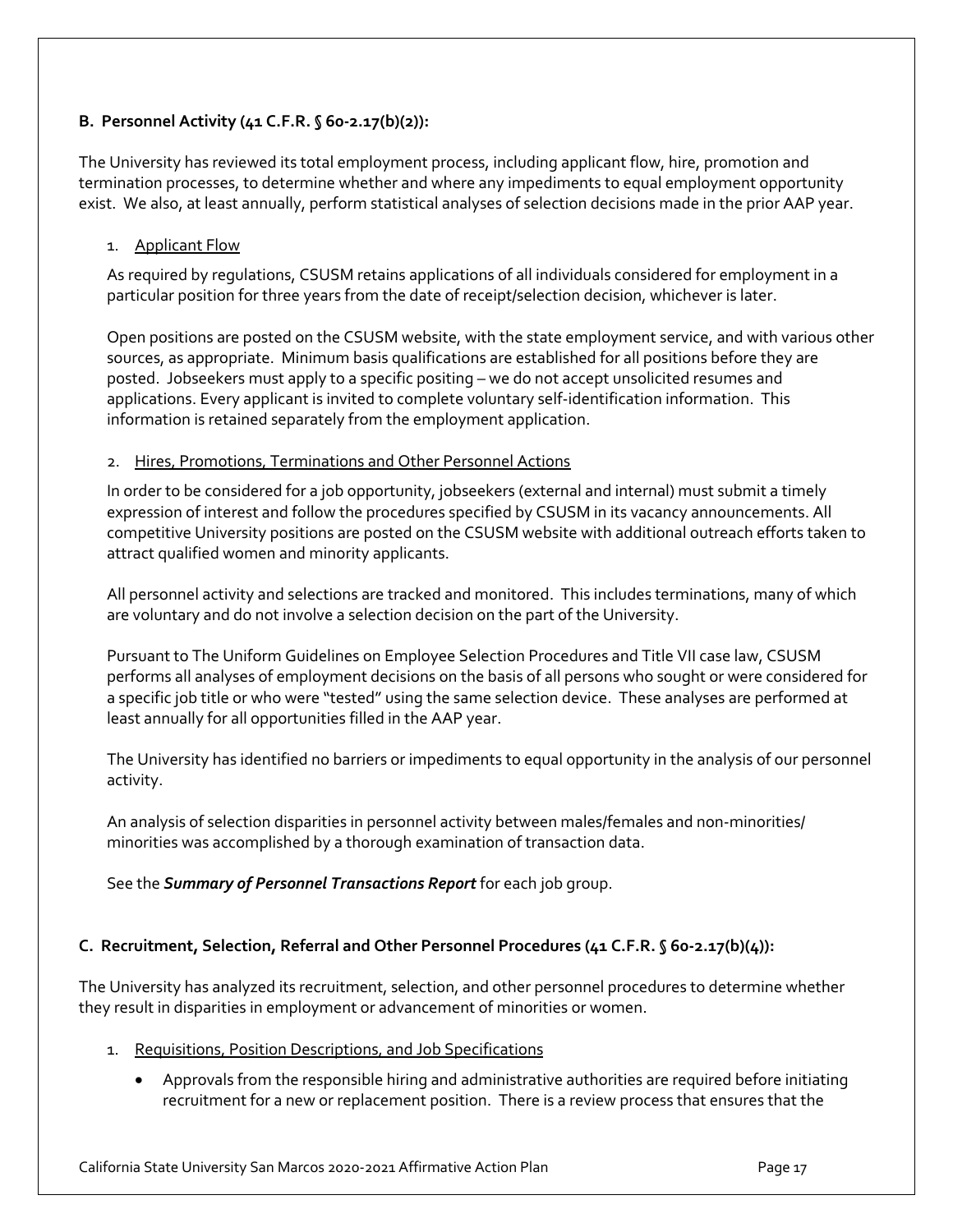required minimum qualifications and other job specifications are congruent with the position description and are clearly related to the duties of the position.

- Updated position descriptions are required for all non-faculty positions. These position descriptions are carefully reviewed to ensure they accurately reflect job content and responsibilities and establish job-related and non-discriminatory requirements.
- The University has no job titles that could be perceived as evidencing a preference for one gender or another.

We have reviewed our position approval and recruitment planning process, including position specifications, job descriptions and outreach plans. We have identified no impediments to equal employment opportunity.

- 2. Selection Procedures
	- Applicants for posted opportunities may be either internal employees or jobseekers not currently employed by the University. Both are treated the same in the selection process except in the instance where preference may be given to an internal employee as required by a negotiated collective bargaining agreement.
		- Offers of employment for lecturer faculty must follow the specific assignment order set forth in the Faculty Collective Bargaining Agreement, which requires CSUSM to offer all work to existing, qualified lecturer faculty with entitlements prior to hiring new lecturers.
	- Each posting outlines the specific procedures for applying to that particular position. Jobseekers are expected to comply with the posted procedures in order to be considered for the open position.
	- Prior to reviewing any applications, the hiring authority or search committee appointed in connection with a search develops a screening process that focuses on job-related selection criteria.
	- Human Resources or Faculty Affairs, as appropriate, works closely with departments involved in searches and meets with search committees to review, answer questions, and to reinforce understanding of affirmative action and equal opportunity in the hiring process.
	- Hiring departments are encouraged to interview as many qualified candidates as feasible, based on budget and time considerations, thus increasing opportunities for the selection of women or minorities.
	- After a selection decision has been made, each decision is reviewed either by Human Resources or Faculty Affairs to ensure that selection decisions are made on a fair and equitable basis grounded in job-related criteria. Documentation of the job-related reasons for selection and non-selection of applicants is maintained as part of our monitoring process.

### 3. Promotion Procedures

CSUSM has evaluated its promotion procedures to determine whether they operate as impediments to equal employment opportunity. Our promotion procedures do not discriminate on the basis of race, gender, ethnicity, or other protected status, and are applied in a non-discriminatory fashion.

• Competitive open positions are currently posted on the University website. Current employees are encouraged to review these openings and apply for any position in which they are interested and for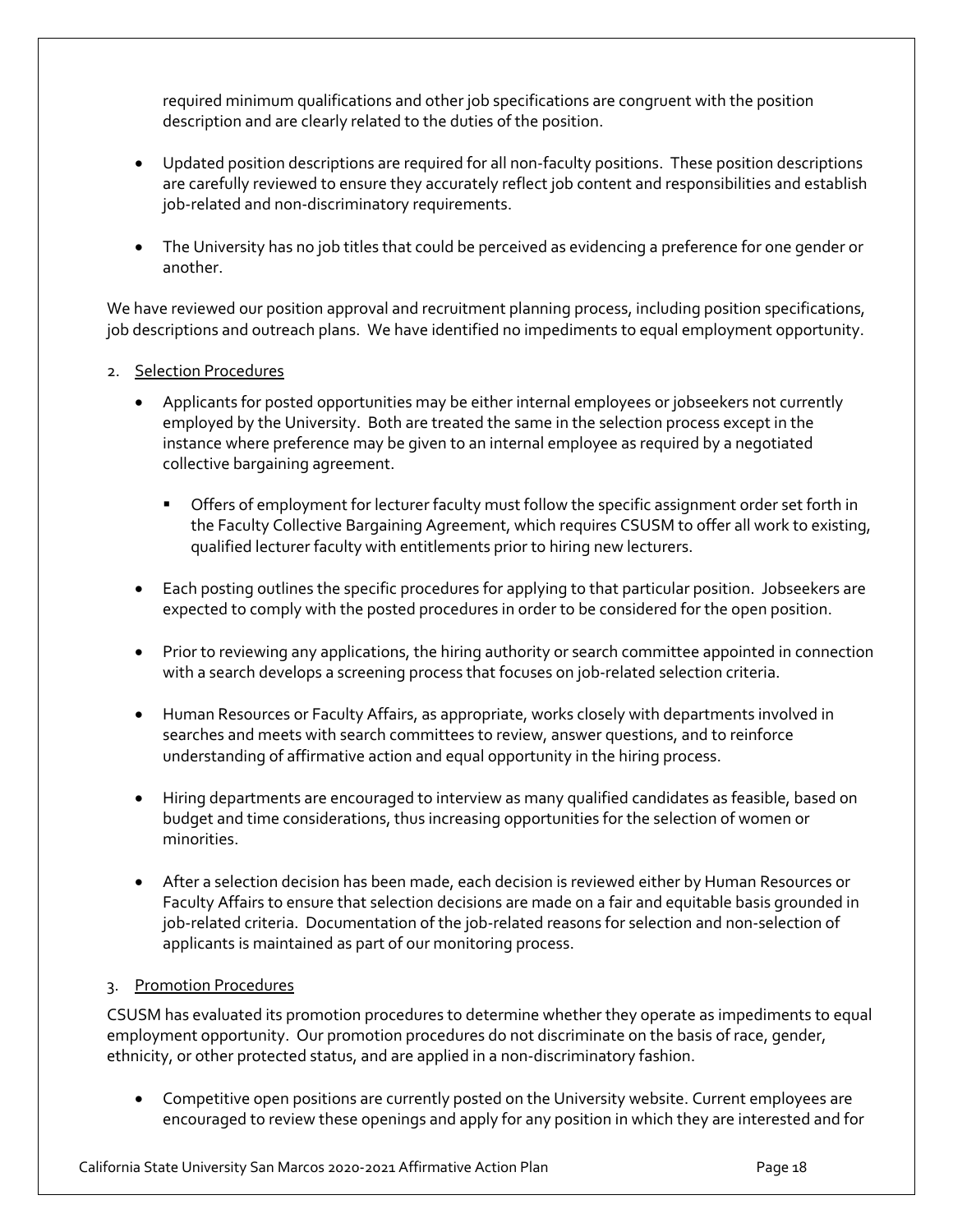which they feel they are qualified. If an employee is interested in a lateral move to the same classification in another department, the employee must apply for and be selected for a posted position. Current CSUSM employees will be considered for these positions, in competition with all other applicants for the position. Selections will be made on the basis of knowledge, skills, and abilities without regards to race, color, religion, sex, national origin, or other protected status. We have determined that there are no impediments to equal opportunity in these practices.

• Employees may also be promoted non-competitively. Such promotions generally involve highperforming employees assuming more responsibility over time or assuming additional duties as a result of the creation of new, or combining of existing, job duties. It would be inappropriate to competitively recruit in these situations, as there is no real "vacancy" or opportunity for anyone but the incumbent. We carefully monitor these transactions to ensure there are no disparities based on race, gender, ethnicity, or other protected status.

### **D. Review of Other Employment-Related Practices and Policies (41 C.F.R. § 60-2.17(b)(5)):**

The University is committed to taking steps necessary to ensure a working and learning environment free of prohibited discrimination and discriminatory harassment for all employees and students. Policies are widely communicated, along with the expectation that all members of the community will adhere to those policies.

University policies prohibiting discrimination and harassment are outlined in Executive Order 1096 (Revised October 5, 2016) "Systemwide Policy Prohibiting Discrimination, Harassment, Retaliation, Sexual Misconduct, Dating and Domestic Violence, and Stalking Against Employees and Third Parties and Systemwide Procedure for Addressing Such Complaints by Employees and Third Parties." Consistent with applicable federal and state law, University policy prohibits retaliation against any individual for identifying affirmative action problem areas or concerns or participating in any of the University's discrimination complaint processes.

A careful review of these policies and procedures has found no obstacle to achieving equal opportunity and affirmative action objectives.

#### 1. Technical Compliance

We periodically audit our facilities to ensure that all required EEO posters, labor law posters, and policy statements are posted where applicants and employees can readily access them.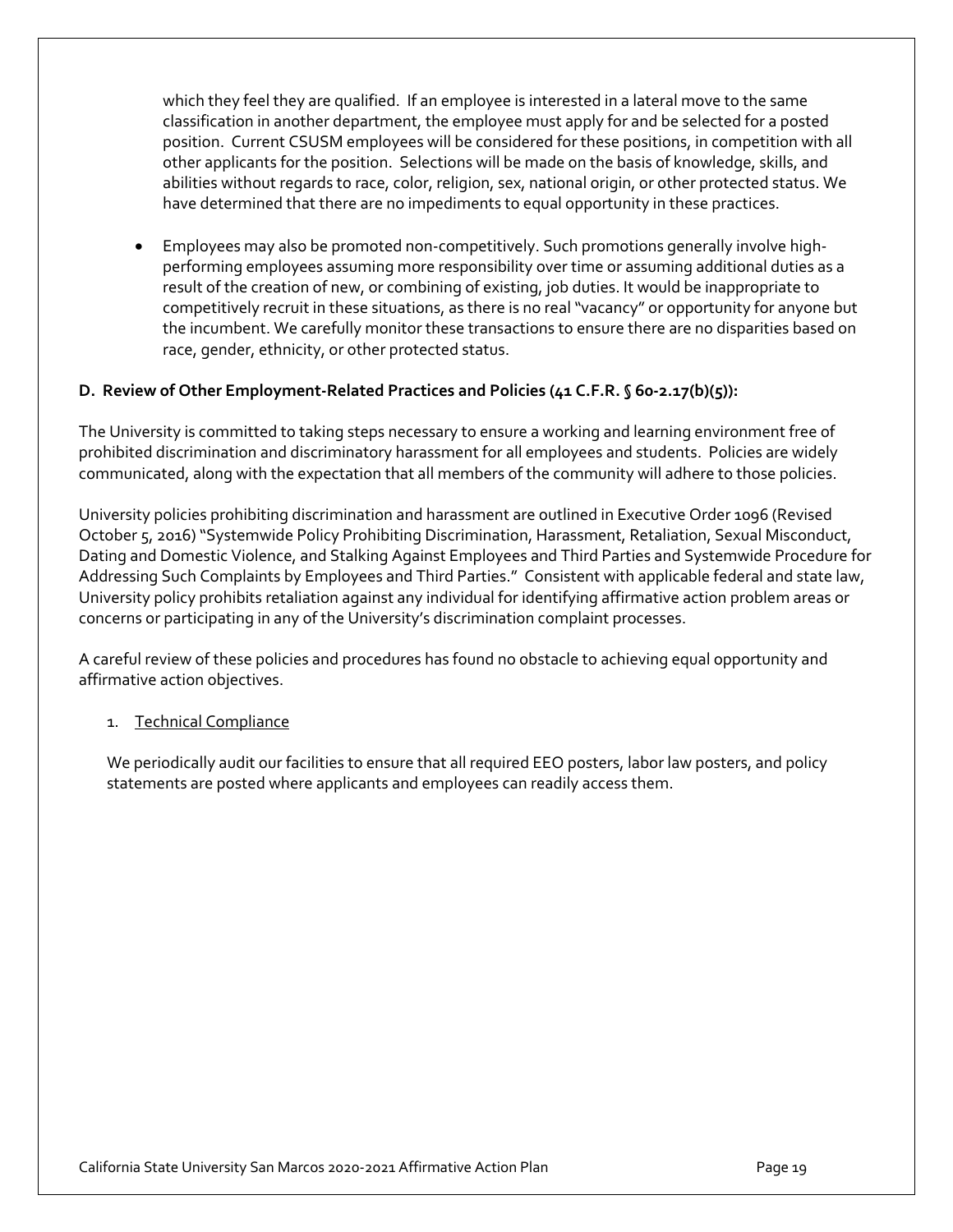# **Chapter 8: Action-Oriented Programs**

41 C.F.R. § 60-2.17(c)

The Action-Oriented Programs designed to address the underutilization of women and minorities are listed below. These Action-Oriented Programs will be carried-out throughout the AAP year.

#### **A. Recruitment:**

The following reflect efforts to improve recruitment and increase the flow of qualified women and minority applicants. The University:

- Reviews all recruitment and outreach plans prior to posting a vacancy and promotes a wide variety of outreach and recruitment resources by departments engaged in searches. This includes posting open positions on a variety of internal and external websites and specific minority and gender-focused sites/publications and including a statement that the University is an Affirmative Action/Equal Opportunity Employer in all employment advertisements and other recruiting communications.
	- § All non-faculty job opportunities that are posted on both internal and external career websites include the following statement: "California State University San Marcos is an Affirmative Action/Equal Opportunity Employer that is strongly committed to promoting diversity in all areas of the campus community. We consider qualified applicants for employment without regard to age, physical or mental disability, gender or sex, genetic information, gender identity, gender expression, marital status, medical condition, nationality, race or ethnicity, religion or religious creed, sexual orientation, and veteran or military status."
- Emphasizes the importance of being able to work and communicate effectively with individuals from diverse backgrounds and cultures in vacancy announcements by including related language in staff and management position descriptions and including related interview questions in the search process.
	- All faculty job opportunity announcements, for both Tenure Track and Lecturer Faculty, contain the following preferred qualification: "Preference will be given to applicants with demonstrated commitment to diversity and/or intercultural competence with diverse groups in relation to teaching."
- Includes pictures of women, minorities, and individuals with disabilities in the workforce and stresses its commitment to diversity and as an equal opportunity employer in University publications and online communications.
- Utilizes an online applicant tracking system, *iCIMS*, to increase the volume and quality of applicant pools. *iCIMS* improves the quality of the applicant experience, thereby creating larger pools of applicants for most positions.
- Contracts with *Job Elephant*, which enables CSUSM to reach out to passive candidates (those who may not be actively searching for a job) via postings, blog groups, and individual messages. Through *Job Elephant*, non-faculty vacancies are also posted on *LinkedIn, Indeed,* and *CalJobs.* This allows the University to conduct more outreach to underrepresented populations for specific positions.
- Welcomes inquiries from applicants about open positions and the application process.
- Utilizes various community organizations as referral sources.

California State University San Marcos 2020-2021 Affirmative Action Plan Page 20 Page 20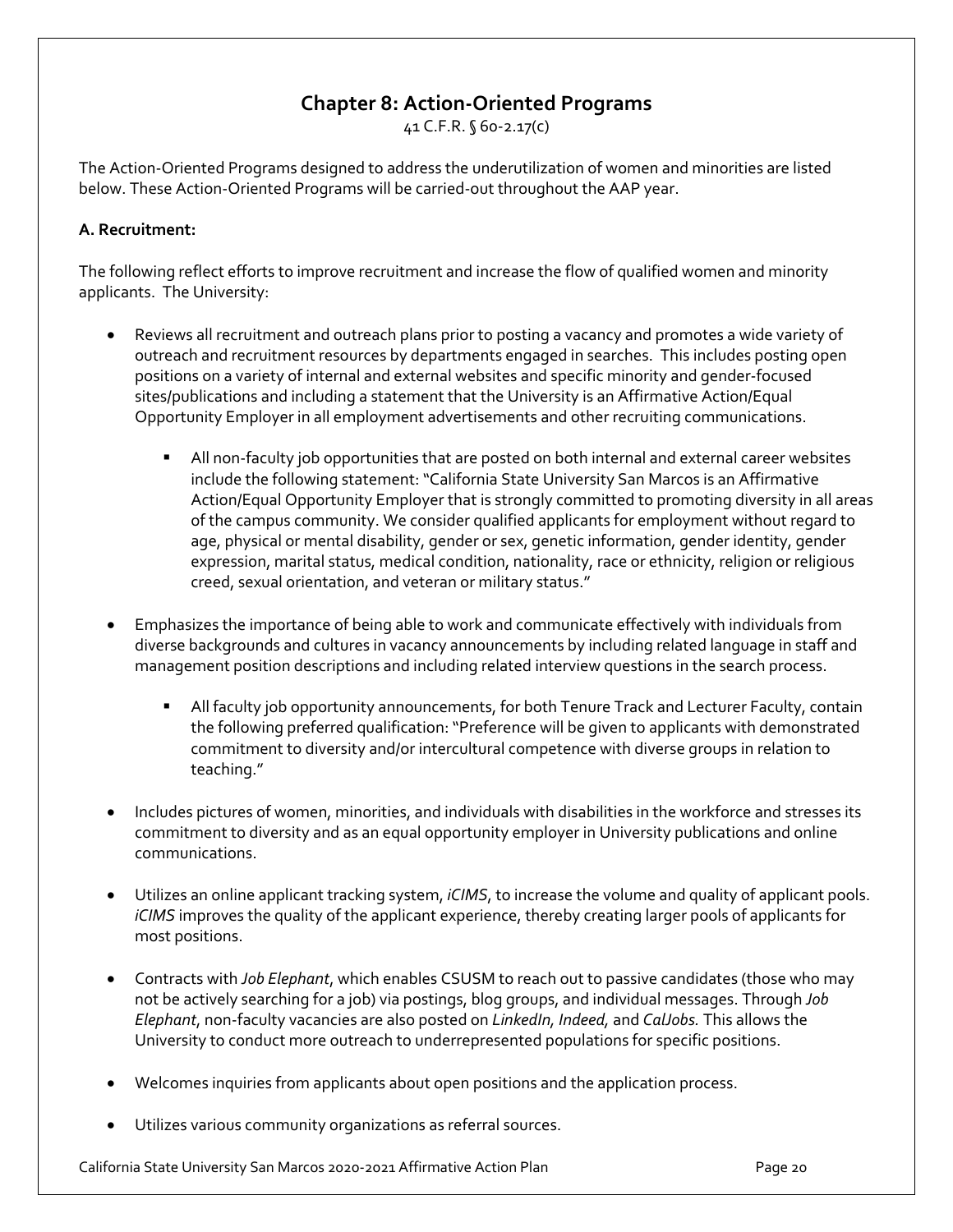• CSUSM instituted a Cluster Hire Initiative, through which we seek to recruit and retain a diverse community of scholars who will serve as role models for our student body and who have a demonstrated commitment to the academic success of our students especially our underserved students. Candidates can demonstrate the commitment to diversity and equity either through their teaching or research and creative activity or service.

### **B. Selection Process:**

CSUSM pays close attention to the selection process since new hires and promotions present an opportunity for progress toward greater diversity. As in the past, we will continue to evaluate the entire selection process to ensure that policies and practices are free from bias and will aid in the attainment of our affirmative action objectives.

- Position descriptions will continue to be reviewed and revised, as necessary, prior to posting and/or recruiting for candidates to make sure education, experience, and skill requirements are consistent with the requirements of the job. These specifications are non-discriminatory with respect to race, gender, religion, national origin, or other protected status.
- Approved position descriptions will be made available to all members of search committees involved in the recruiting, screening, selection, and promotion process prior to reviewing application materials or interviewing applicants.
- CSUSM Human Resources utilizes a comprehensive Recruitment and Selection Guide for Staff/MPP searches that provides detailed information and guidance to hiring managers and search committees as to best practices related to affirmative action and equal opportunity including consistency in the application review process, awareness of and strategies for avoiding bias, and required documentation procedures.
- All search committee members must have completed within the previous 24-month period a CSUSM inperson Diversity Training or an electronic training "Searches and Recruitment in the CSU". The trainings reaffirm the University's commitment to diversity, inclusion and equity, and reviews the stages of the recruitment process and provides examples of best practices which reflect good faith efforts in reaching a broad and diverse candidate pool.
- Tenure track faculty searches include appropriate diversity related competencies, ask diversity related questions in interviews, and include at least one reference question regarding the candidate's intercultural competency and/or demonstrated ability to be effective with diverse groups.
- Records of personnel actions, including applicant flow logs or application materials are maintained.

### **C. Promotions:**

CSUSM does the following to ensure that women and minority employees have equal opportunity for all promotional opportunities:

• Employees may apply for any posted position for which they feel qualified. Most of these positions are open to all applicants with occasional openings that are only open to CSUSM employees.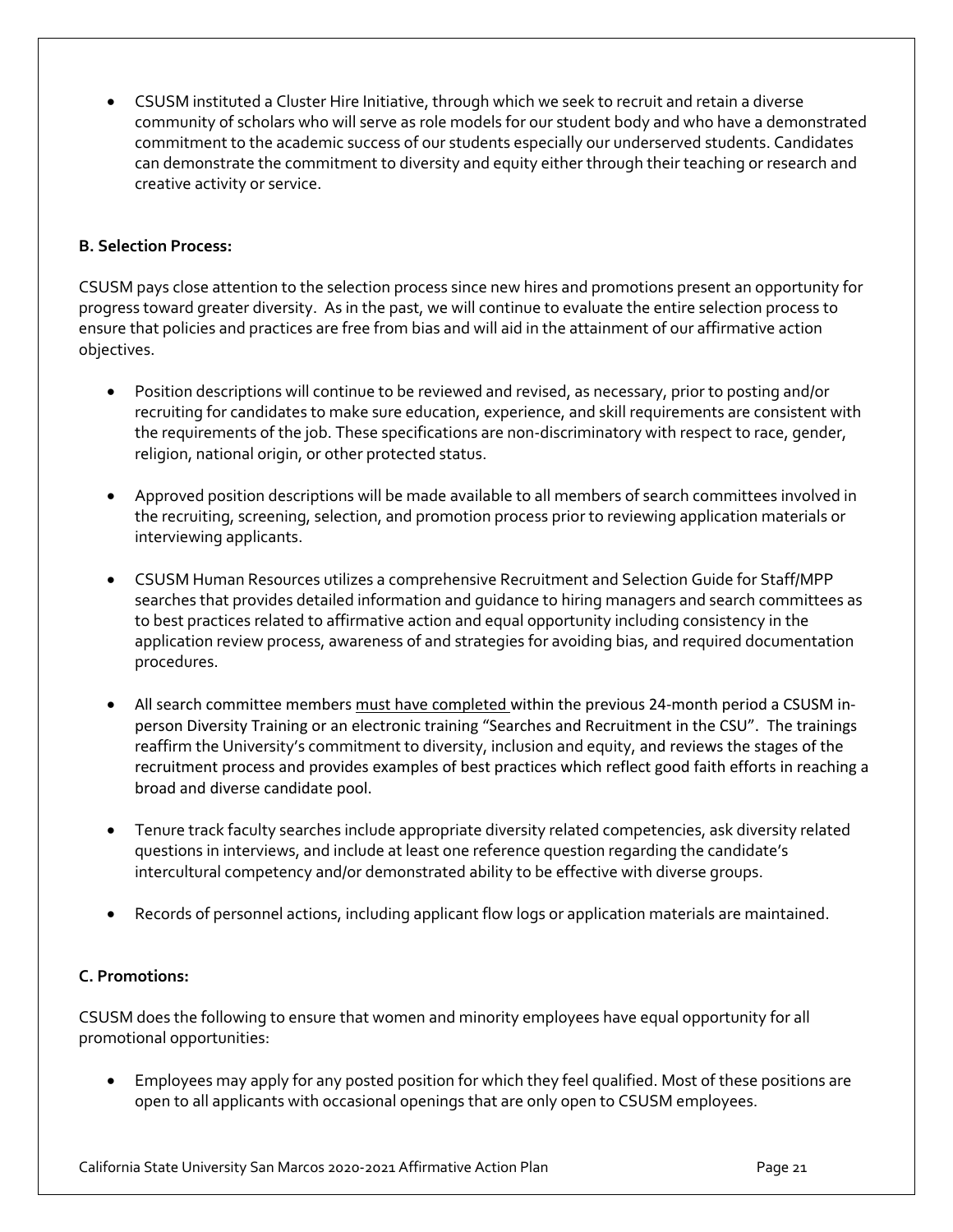- Non-competitive promotions are monitored by Human Resources to ensure that such actions are consistent with applicable University policies.
- All employees are actively encouraged to participate in facilities and University-sponsored social and recreational activities.
- Formal employee performance evaluations are conducted annually. One aspect of these evaluations is the assessment and communication of professional development and training needs of individual employees.
- Employees are encouraged to take advantage of the free training courses offered through the Employee Training Center (ETC) in order to acquire the skills needed to compete for new opportunities.
- A Tuition Fee Waiver Program is offered to all employees with at least ninety days of service who are interested in pursuing an undergraduate degree or an advanced degree, with certain limitations.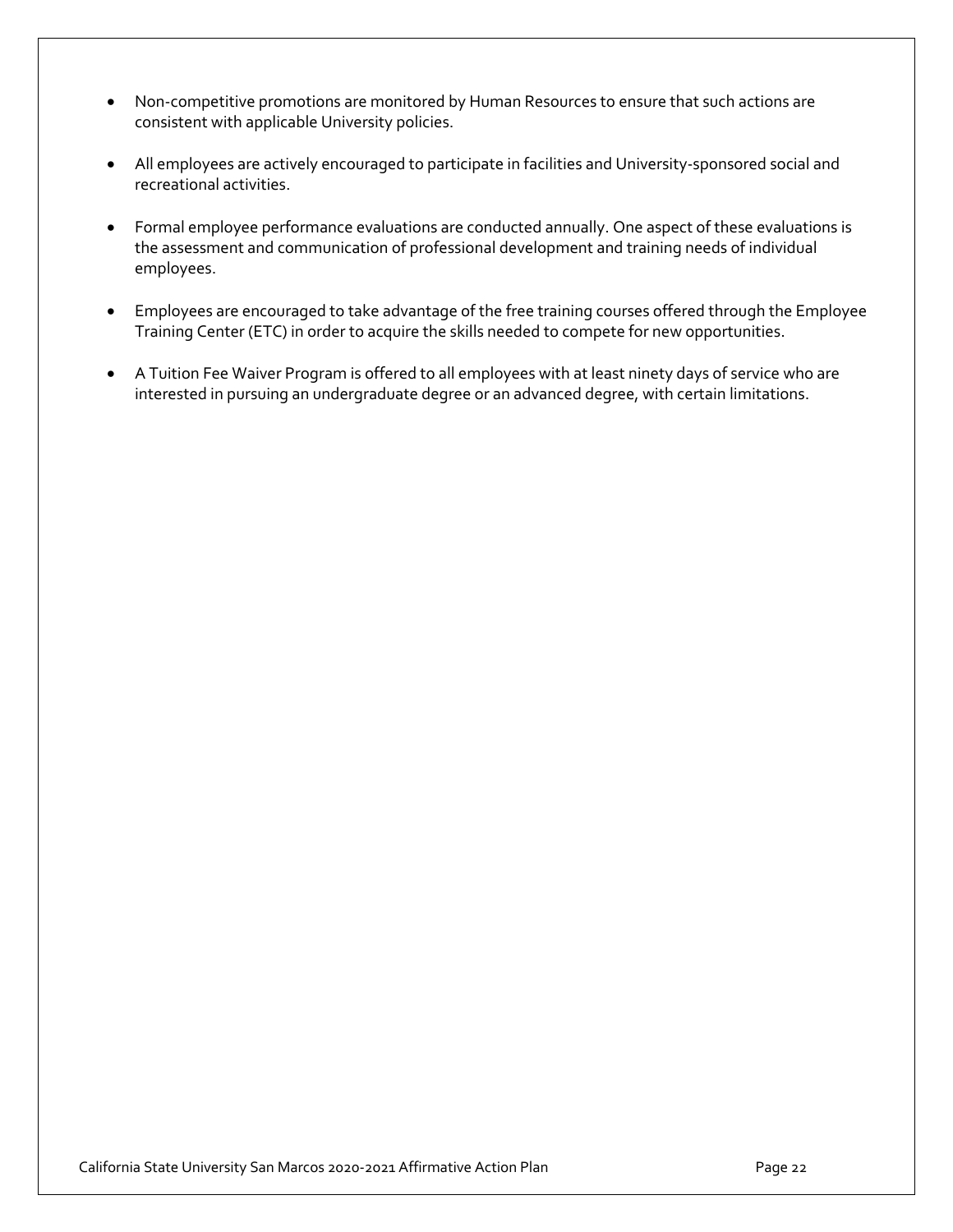# **Chapter 9: Internal Audit and Reporting**

41 C.F.R. § 60-2.17(d)

Self-evaluation, including monitoring of personnel activity (hires, promotions, and terminations) at all levels, is essential to the effectiveness of CSUSM's affirmative action program. Internal review and reporting systems have been developed to monitor personnel action patterns and evaluate the results of affirmative action efforts. For this purpose, the following procedures have been established:

- The Office of Human Resources and Faculty Affairs, as appropriate, monitor records of placements, transfers, promotions, and terminations at all levels to ensure that employees are treated on a fair and equitable basis. To carry out this responsibility, Human Resources or Faculty Affairs receives appointment paperwork for all new employees and are notified of all openings to be filled by transfer or promotion.
- Periodic reporting, at least annual, of recruiting results which shall include data pertaining to:
	- o The sex and minority status of applicants; and
	- o The sex and minority status of all persons to whom offers for hire, transfer, or promotion to a particular job group are made, as well as the response to the offers.
- Review of all selection, promotional, and training procedures to ensure that they are non-discriminatory.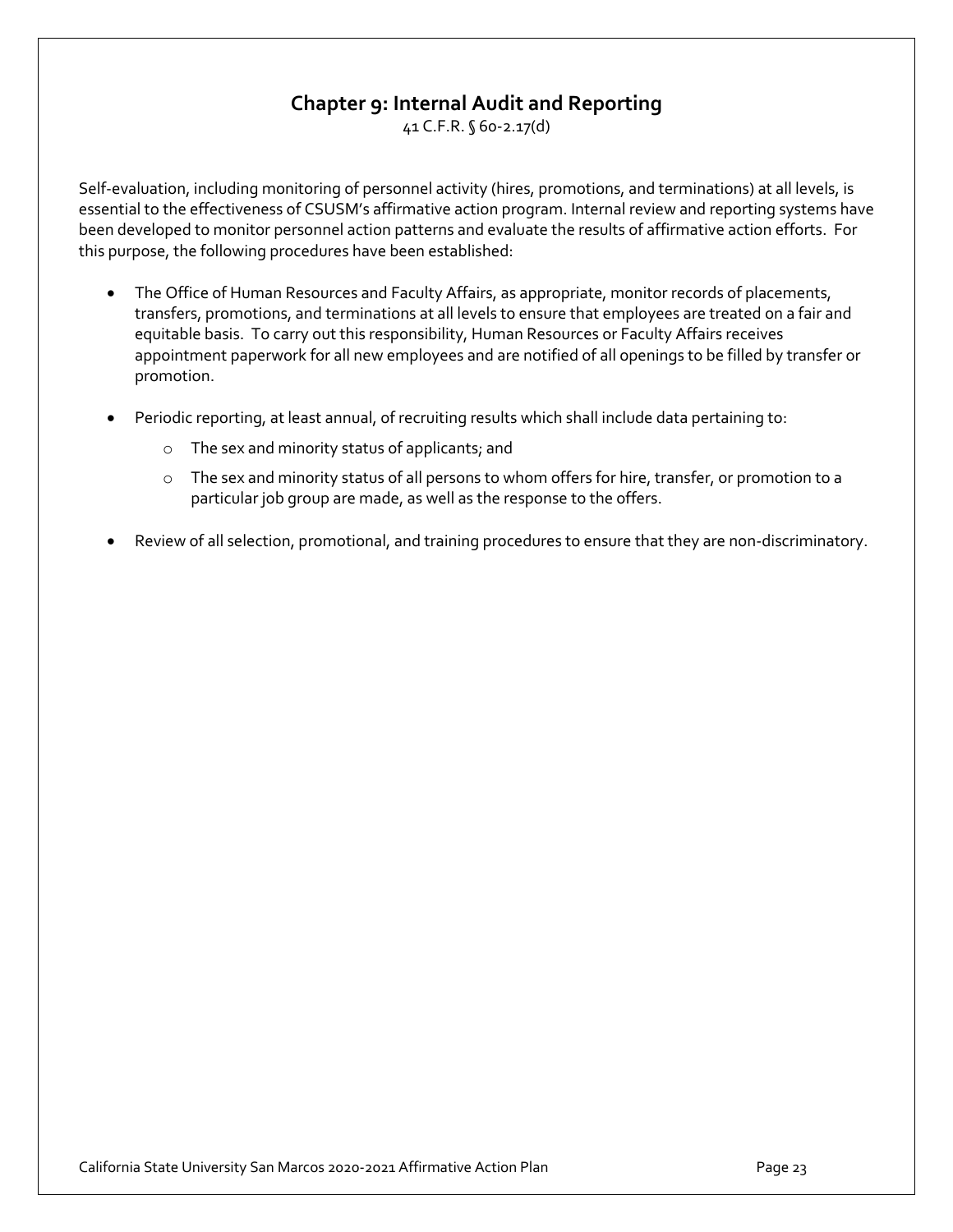### **PART II: AFFIRMATIVE ACTION PLAN FOR PROTECTED VETERANS AND INDIVIDUALS WITH DISABILITIES**

**JULY 1, 2020 – JUNE 30, 2021**

California State University San Marcos 2020-2021 Affirmative Action Plan Page 24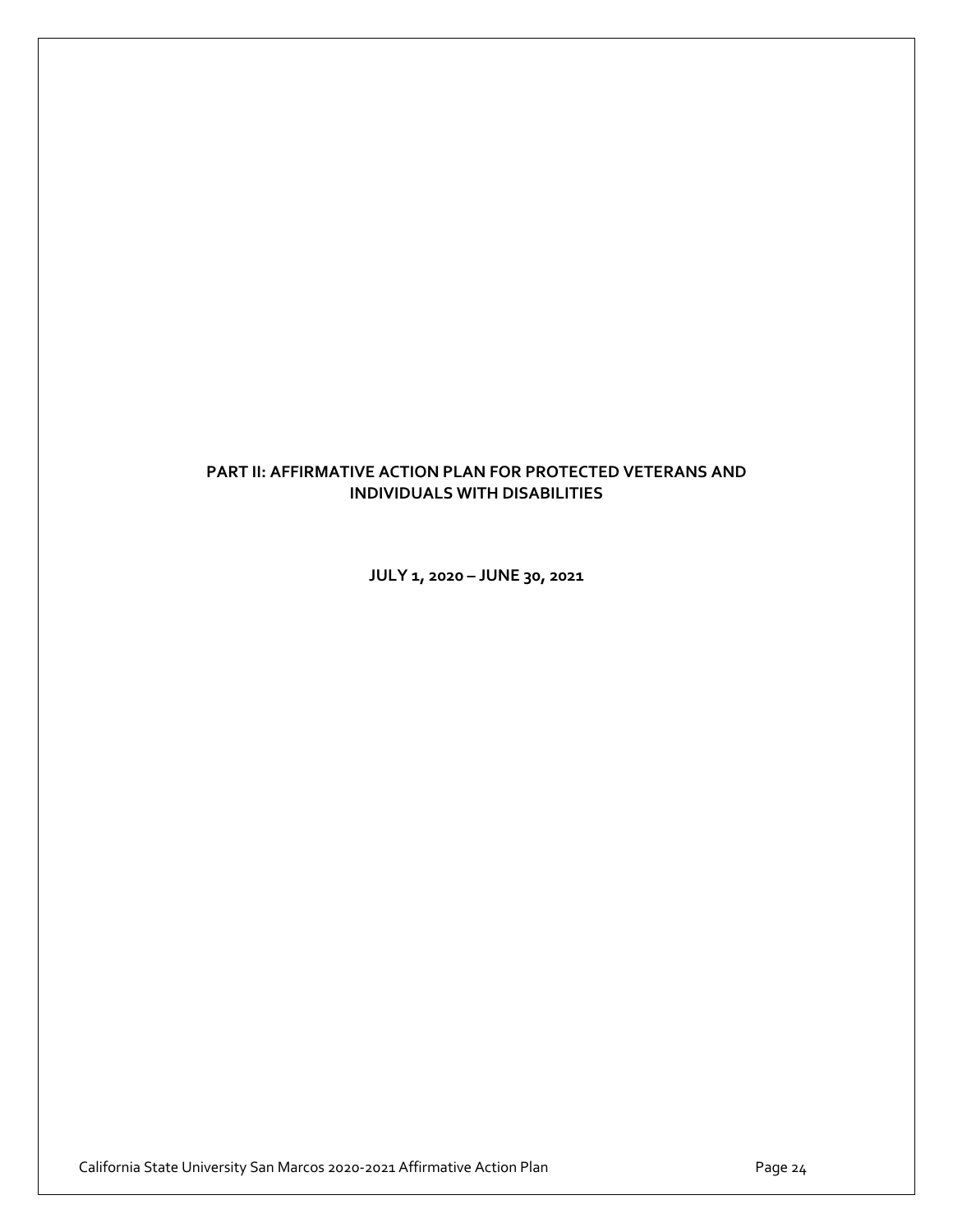#### **PART II**

#### **AAP FOR PROTECTED VETERANS AND INDIVIDUALS WITH DISABILITIES**

### **Table of Contents**

- **CHAPTER A**: POLICY STATEMENT 41 C.F.R. §§ 60-300.44(a); 60-741.44(a)
- **CHAPTER B**: INTERNAL DISSEMINATION OF POLICY 41 C.F.R. §§ 60-300.44(g); 60-741.44(g)
- **CHAPTER C**: EXTERNAL DISSEMINATION OF POLICY, OUTREACH AND POSITIVE RECRUITMENT 41 C.F.R. §§ 60-300.44(f); 60-741.44(f)
- **CHAPTER D**: RESPONSIBILITY FOR IMPLEMENTATION 41 C.F.R. §§ 60-300.44(i); 60-741.44(i)
- **CHAPTER E**: TRAINING OF PERSONNEL INVOLVED IN SELECTION 41 C.F.R. §§ 60-300.44(j); 60-741.44(j)
- **CHAPTER F**: REVIEW OF PERSONNEL PROCESSES 41 C.F.R. §§ 60-300.44(b); 60-741.44(b)
- **CHAPTER G**: REVIEW OF PHYSICAL AND MENTAL QUALIFICATIONS 41 C.F.R. §§ 60-300.44(c); 60-741.44(c)
- **CHAPTER H**: REASONABLE ACCOMMODATION TO PHYSICAL AND MENTAL LIMITATIONS 41 C.F.R §§ 60-300.44(d); 60-741.44(d)
- **CHAPTER I**: HARASSMENT 41 C.F.R §§ 60-300.44(e); 60-741.44(e)
- **CHAPTER J**: AUDIT AND REPORTING SYSTEM 41 C.F.R. §§ 60-300.44(h); 60-741.44(h)
- **CHAPTER K**: DATA COLLECTION ANALYSIS 41 C.F.R. §§ 60-300.44(k); 60-741.44(k)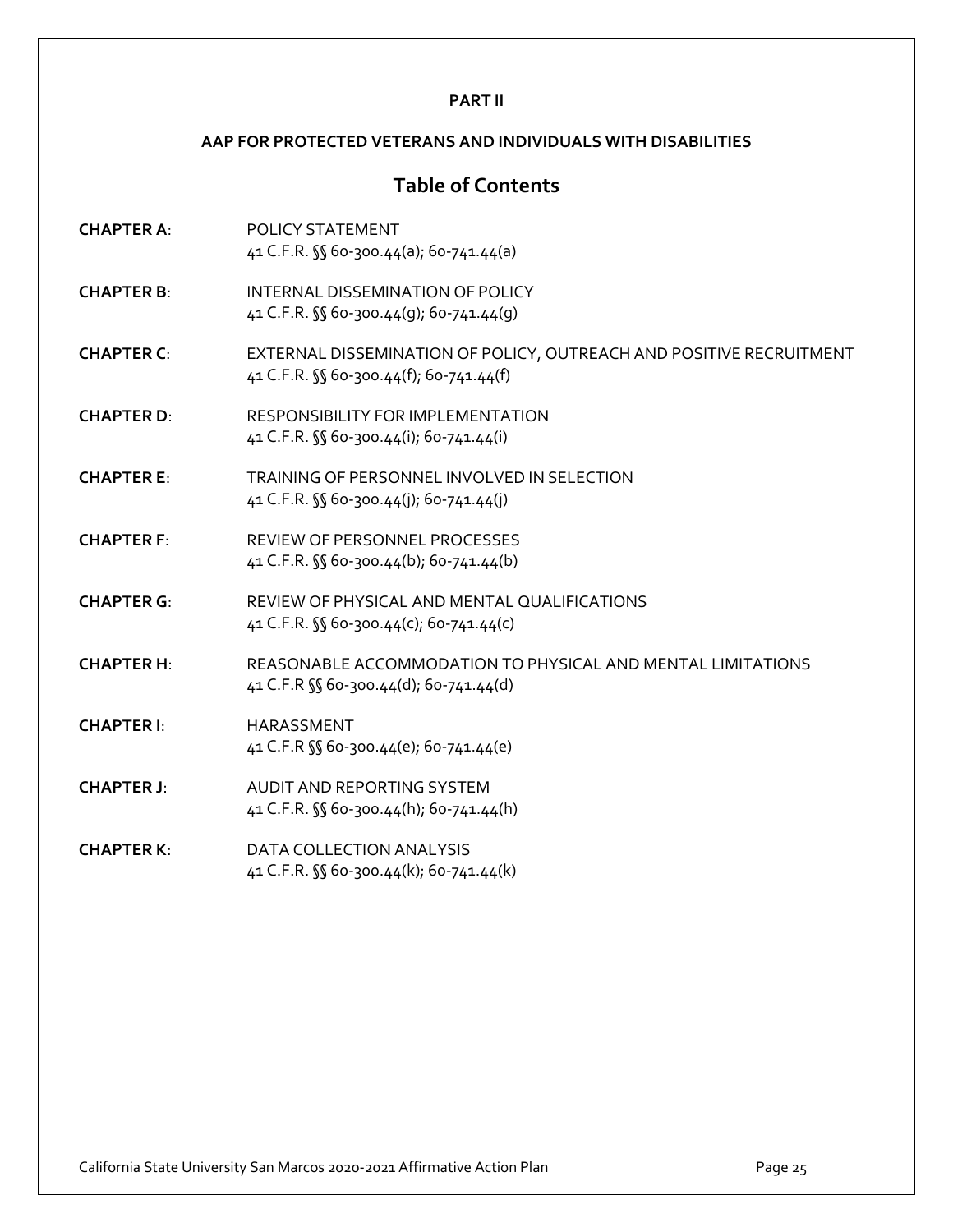# **Chapter A: Policy Statement**

41 C.F.R. §§ 60-300.44(a); 60-741.44(a)

It is the policy of California State University San Marcos and my personal commitment to seek and employ qualified personnel and to provide equal employment opportunities for all applicants and employees in recruiting, hiring, placement, training, compensation and benefits, promotion, transfer, and termination. To achieve this, the University will take affirmative action to employ and advance in employment qualified individuals with disabilities, disabled veterans, recently separated veterans, armed forces service medal veterans, and other protected veterans and will administer all personnel actions without regard to disability or protected veteran status and base all such decisions on valid job requirements. The University will ensure that applicants and employees with disabilities and those who are protected veterans are informed of the contents of the policy statement.

The University will make reasonable accommodations for qualified individuals with known physical and mental disabilities or limitations unless doing so would result in an undue hardship. The University prohibits discrimination and harassment of any individual on the basis of disability or protected veteran status. For information regarding the University's internal policies for addressing complaints of discrimination or harassment, please refer to the CSUSM web page (https://www.csusm.edu/hr/lrer/eeo/dhr.html).

Employees and applicants shall not be subjected to harassment, intimidation, threats, coercion or discrimination because they have engaged in or may engage in any activity protected by state, federal, or local anti-discrimination laws including the following activities:

### (1) Filing a complaint;

(2) Assisting or participating in an investigation, compliance evaluation, hearing, or any other activity related to the administration of the affirmative action provisions of the Vietnam Era Veterans' Readjustment Assistance Act of 1974, as amended (VEVRAA) or any other Federal, state or local law requiring equal opportunity for disabled veterans, recently separated veterans, active wartime or campaign badge veterans, or Armed Forces service medal veterans or Section 503 of the Rehabilitation Act of 1973, as amended (Section 503) or any other federal, state, or local law requiring equal opportunity for disabled persons;

(3) Opposing any act or practice made unlawful by VEVRAA or its implementing regulations or any other federal, state, or local law requiring equal opportunity for disabled veterans, recently separated veterans, active wartime or campaign badge veterans, or Armed Forces service medal veterans, or Section 503 or its implementing regulations or any other federal, state, or local law requiring equal opportunity for disabled persons; or

(4) Exercising any other right protected by VEVRAA or Section 503 or their implementing regulations.

Our obligations in this area stem from not only adherence to various state and federal regulations, but also from our commitment as an employer in this community to provide job opportunities to all persons regardless of race or ethnicity, nationality, sex, religion, age, status as a protected veteran, an individual with a disability, or other protected status.

The University maintains an audit and reporting system to determine overall compliance with its equal opportunity objectives.

If you have any questions regarding our equal employment opportunity, discrimination or harassment policies, or the complaint procedure, you may contact CSUSM Office of Human Resources. Parts of the Affirmative Action Plan may be reviewed, as appropriate, by making an appointment with the Office of Human Resources.

California State University San Marcos 2020-2021 Affirmative Action Plan Page 26 Page 26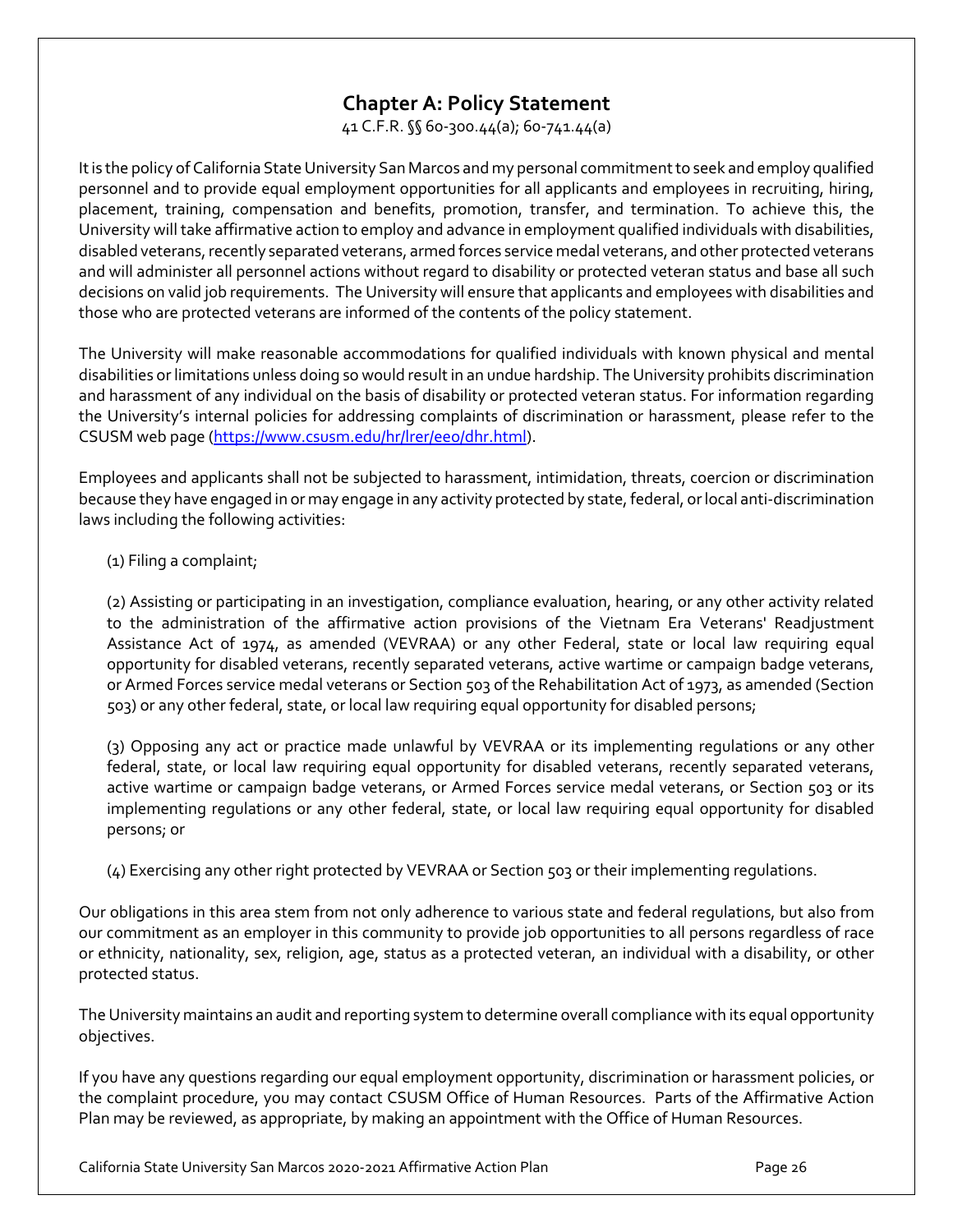Lisa McLean (Feb 12, 2021 15:08 PST)

(Signature)

Lisa McLean, SPHR, SHRM-SCP Senior Director, Human Resources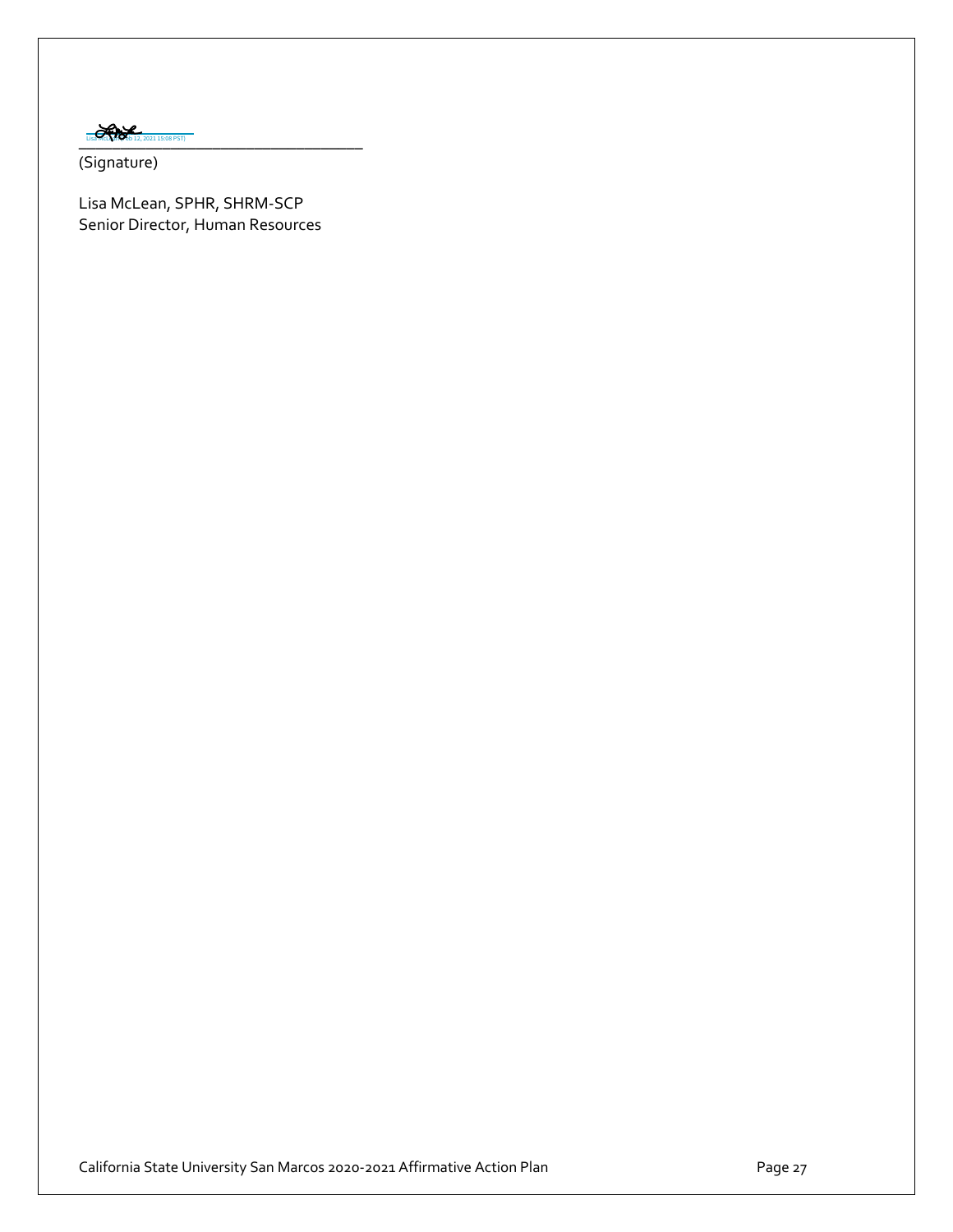# **Chapter B: Internal Dissemination of Policy**

41 C.F.R. §§ 60-300.44(g); 60-741.44(g)

CSUSM recognizes that even a strong outreach program will be ineffective without internal support from supervisory and administrative University employees. To ensure greater employee cooperation and participation in the University's objectives with respect to individuals with disabilities and protected veterans, the University has developed, or is developing, the following internal procedures to communicate its obligation to engage in affirmation action efforts to employ and advance in employment qualified individuals with disabilities and protected veterans.

The following procedures are designed to foster support and understanding from the University's executive staff, management, supervisors, and other employees in an effort to encourage all employees to take the necessary actions to aid the University in meeting its objectives:

- 1) The University's equal employment policy statement is posted in appropriate locations on campus and on the CSUSM website, including places where employment applications are accepted.
- 2) University administrators are informed of the University's AAP for persons with disabilities and protected veterans and are advised how to properly respond to an employee who self-identifies as an individual with a disability or a protected veteran under this Plan.
- 3) All new employees are provided a self-identification form at the start of their employment at CSUSM, inviting them to identify as an individual with a disability or protected veteran, as applicable.
- 4) The University's policy is discussed in both new employee orientation and management training programs.
- 5) The Affirmative Action Plan for Individuals with Disabilities and for Protected Veterans is available for inspection upon request by any employee or applicant during normal business hours.
- 6) The University's affirmative action policies and procedures regarding persons with disabilities and protected veterans are included in affirmative action training and reinforcing discussions with University administrators.
- 7) The Office of Human Resources works closely with Faculty Affairs to ensure understanding of affirmative action and equal opportunity as those apply to individuals with disabilities and protected veterans.
- 8) In support of the full range of needs of our veteran applicants, employees and students, the CSUSM Veterans Center assists in providing general education, financial, health, legal, and family resources to veterans, active-duty military, and their dependents.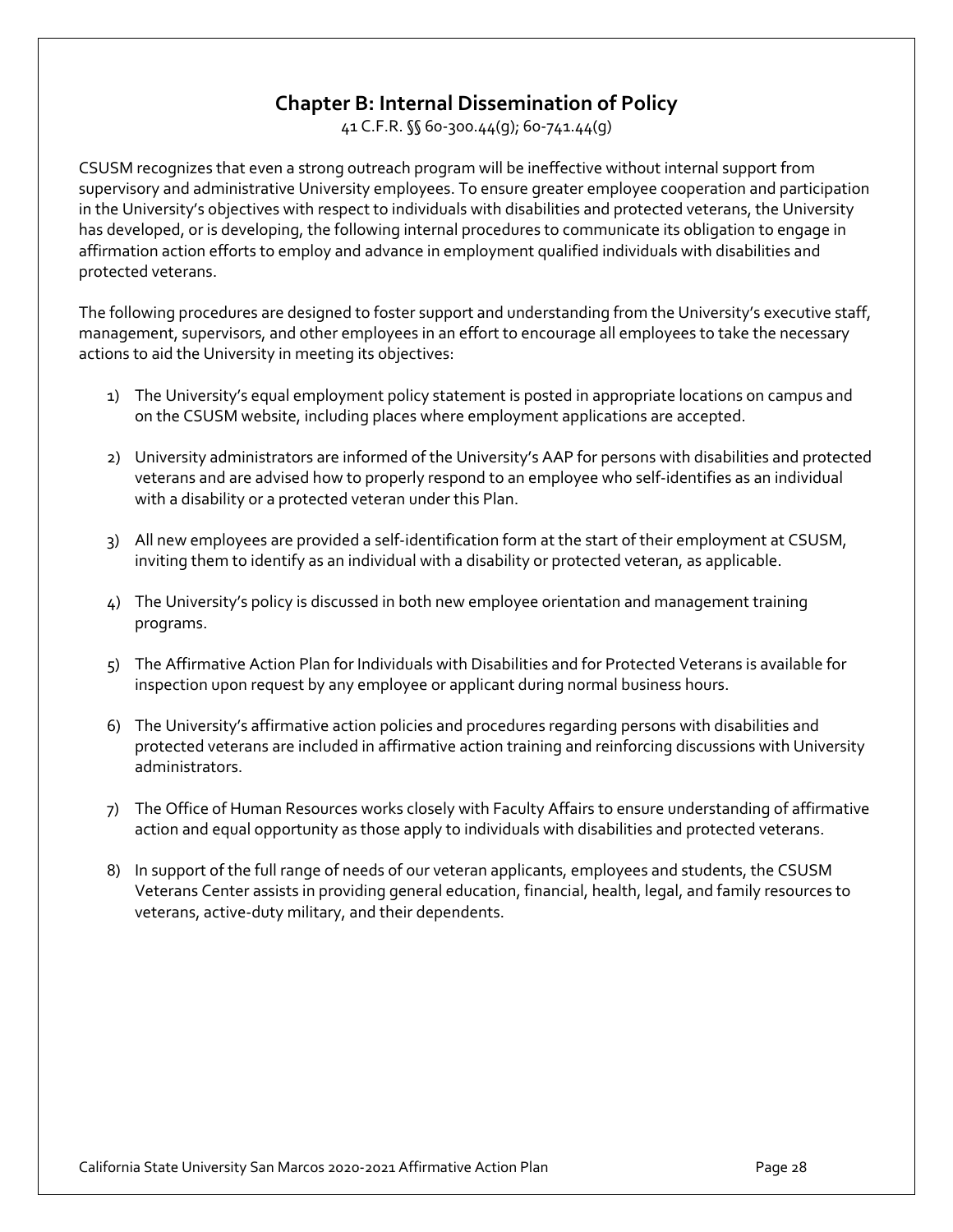# **Chapter C: External Dissemination of Policy, Outreach and Positive Recruitment**

41 C.F.R. §§ 60-300.44(f); 60-741.44(f)

Following are some of the activities the University has implemented, or will implement, to attract qualified individuals with disabilities and covered veterans.

- 1) Recruiting communications include a statement which informs applicants that "California State University San Marcos is an Affirmative Action/Equal Opportunity Employer that is strongly committed to promoting diversity in all areas of the campus community. We consider qualified applicants for employment without regard to age, physical or mental disability, gender or sex, genetic information, gender identity, gender expression, marital status, medical condition, nationality, race or ethnicity, religion or religious creed, sexual orientation, and veteran or military status", or words to that effect.
- 2) CSUSM enlists the assistance and support of recruiting sources that are capable of referring qualified individuals with disabilities and protected veterans for employment opportunities with the University.
- 3) As required by applicable regulations, the University lists employment opportunities, except executive, top management, and those opportunities that we expect to fill from within the University, with the State Employment Development Department, as prescribed by OFCCP regulations.
- 4) Send written notification of the University's affirmative action policy to all subcontractors, vendors, and suppliers requesting appropriate action on their part. This includes their obligation to annually file their EEO Reporting form and VETS-100 form and, for employers with 50 or more employees and contracts of \$50,000 or more, their obligation to develop a written affirmative action plan.
- 5) As part of its affirmative action outreach efforts, the University may undertake or promote the following activities:
	- a. Enlist the assistance and support of organizations/offices in recruiting and developing on-the-job training opportunities for qualified individuals with disabilities and covered veterans to fulfill its commitment to provide meaningful employment opportunities to disabled individuals who are included in the above named groups. These organizations may include: local Departments of Rehabilitation; local Veterans Employment representative; Department of Veterans Affairs regional office; veterans counselors and coordinators on campus; service officers of the National Veterans Groups active in the area; or local veterans groups and Veterans Service Centers.
	- b. Endeavor to reach students who are individuals with disabilities and covered veterans.
	- c. Establish meaningful contacts with appropriate veterans' service organizations which serve covered veterans for such purposes as advice, technical assistance, and referral of potential employees.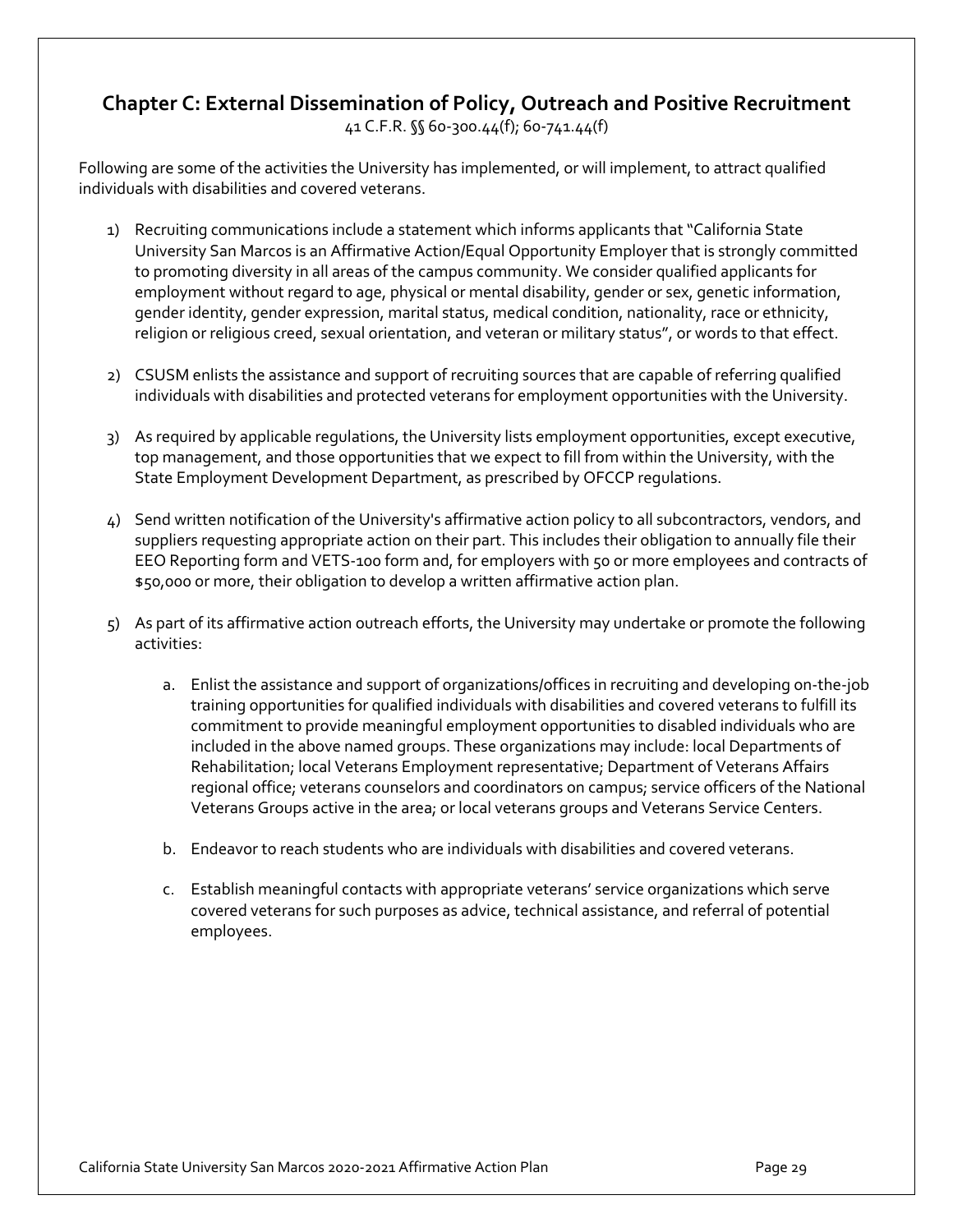# **Chapter D: Responsibility for Implementation**

41 C.F.R. §§ 60-300.44(i); 60-741.44(i)

As part of its efforts to ensure equal employment opportunity to protected veterans and individuals with disabilities, CSUSM has designated specific responsibilities to various staff to ensure the AAP focuses on all components of the employment system.

The Vice President of Finance and Administrative Services is responsible for providing top management support for the University's AAP. The Senior Director of Human Resources is responsible for overall supervision of the AAP. The Senior Director of Human Resources, through the Associate Director of Human Resources, and department managers and supervisors, ensures that all relevant policies and procedures are adhered to. The Associate Director of Human Resources is responsible for ensuring that the directives of the Vice President of Finance and Administrative Services are implemented.

A. Among other responsibilities, the Office of Human Resources will:

- Advise management in the modification and development of the University's policies to ensure the enhancement of equal employment opportunity for all employees and potential employees within existing equal employment opportunity guidelines.
- Identify problem areas and establish procedures and objectives to solve these problems.
- Conduct periodic audits to ensure that all required posters and the equal employment opportunity policies and AAP are displayed properly. In addition, conduct audits to ensure that the Invitation to Self-Identify (pre and post offer) for protected veterans and individuals with disabilities, the University's equal employment opportunity and AAP policies are being utilized appropriately and thoroughly communicated.
- Ensure that employees are re-surveyed regarding their disability status every five (5) years and send out reminders to employees, at least once during the five (5) year intervals, that they may voluntarily update their disability status at any time.
- Review, report on, and update the AAP annually in accordance with stated policy, and inform administrators and employees of significant changes.
- Work with University administrators to ensure that supervisors and managers understand that they are accountable for helping the University meet affirmative action objectives.
- B. Other administrators, managers, and supervisors are responsible to implement the Affirmative Action Program within their areas of responsibility. This includes monitoring hiring and promotion practices, identifying problem areas, and taking other action as outlined in this Plan.
- C. The Disabilities Access and Compliance Committee (DACC) was established to assist in efforts to ensure access to University programs, services and activities for individuals with disabilities, in compliance with the Americans with Disabilities Act (ADA). This group is comprised of representatives from campus departments that have responsibilities for serving faculty, staff, students, and members of the public, including members of those groups with disabilities. DACC advises on accessibility and other disability-related requests and concerns.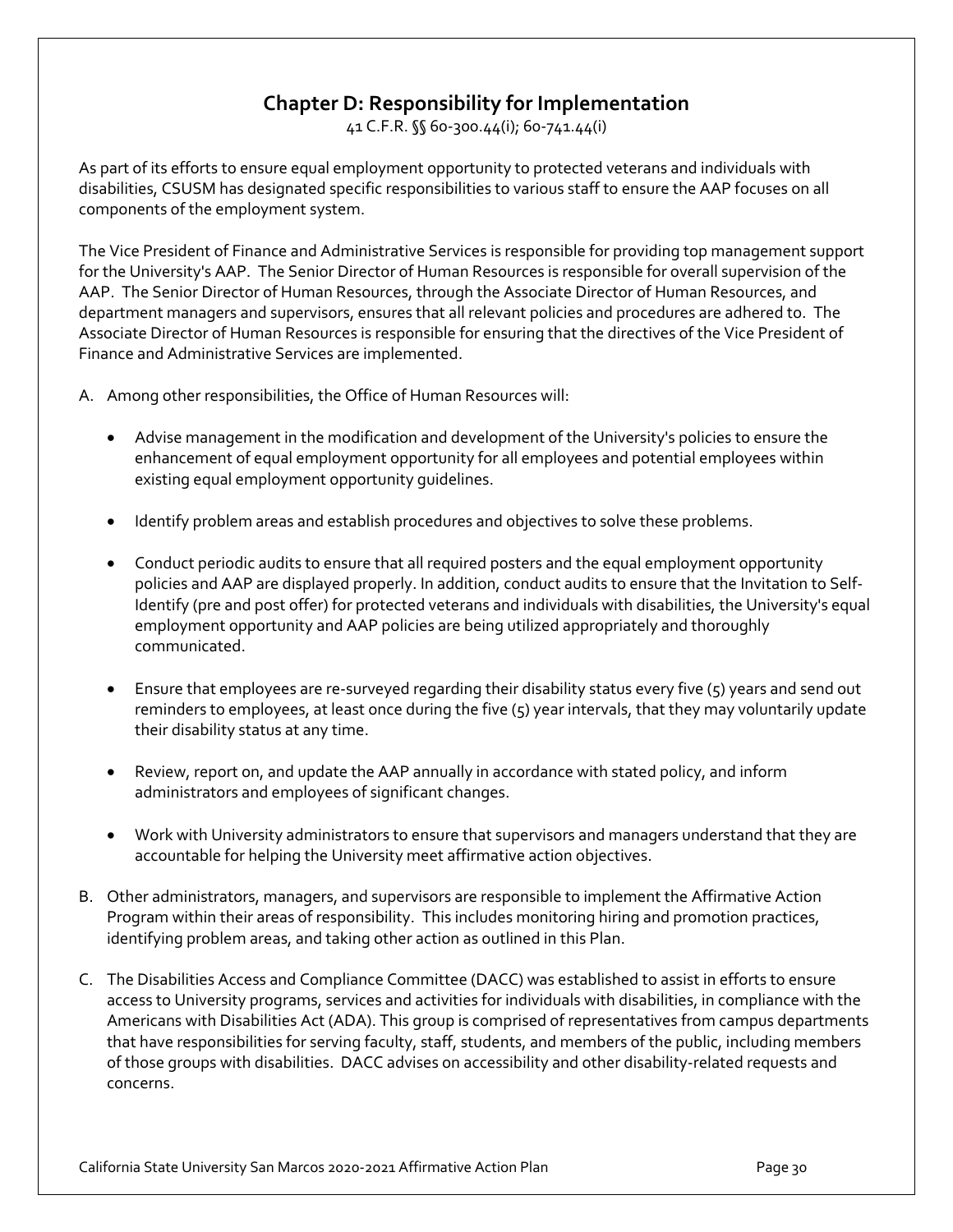# **Chapter E: Training of Personnel Involved in Selection**

41 C.F.R. §§ 60-300.44(j); 60-741.44(j)

CSUSM trains all employees involved in any way with the recruitment, selection, promotion, disciplinary actions, training, and related processes of individuals with disabilities or protected veterans to ensure commitment to the University's stated affirmative action objectives related to individuals with a disability and protected veterans are carried out.

The Office of Human Resources will provide orientation materials and will be available for consultation for staff search committees regarding equal employment and affirmative action commitments. These materials include recruiting and selection procedures to be followed.

For faculty position searches, Faculty Affairs will conduct meetings to train personnel involved in faculty searches about the equal employment and affirmative action commitments of the University and the procedures to be followed.

Faculty Affairs will provide instruction on the retention, tenure, and promotion (RTP) policies and procedures for department and college RTP committees.

As an additional resource for those serving on search committees, CSUSM provides online training modules, which include information on non-discrimination and affirmative action programs, to help committee members fulfill the University's commitment to diversity, inclusion, and equity.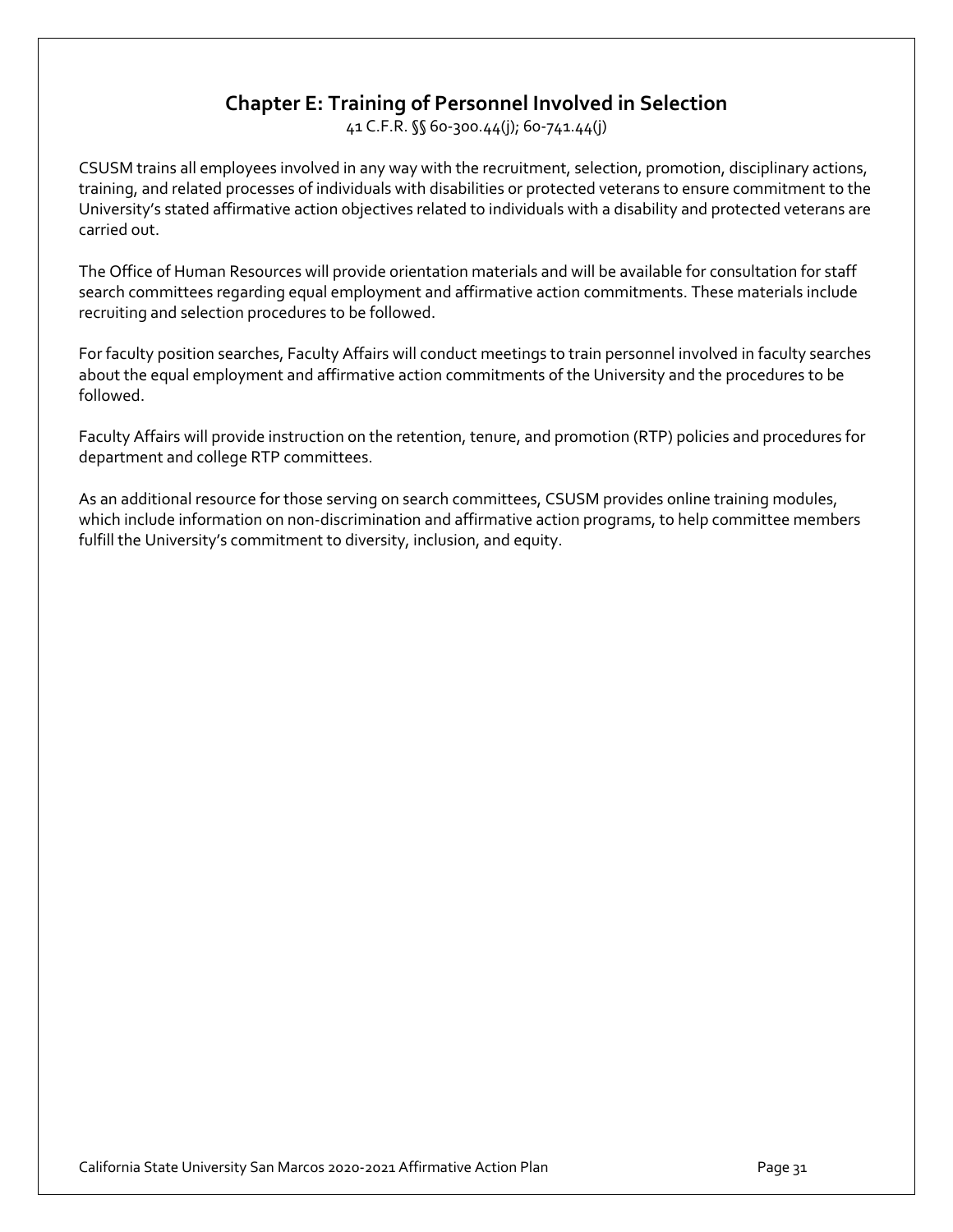# **Chapter F: Review of Personnel Processes**

41 C.F.R. §§ 60-300.44(b); 60-741.44(b)

CSUSM reviews its employment practices to ensure that personnel processes provide for careful, thorough, and systematic consideration of the job qualifications of applicants and employees who are individuals with known disabilities or protected veterans for job vacancies filled either by hiring or promotion and for all training opportunities.

The University also ensures that its personnel processes do not stereotype individuals with disabilities or protected veterans in a manner that limits their access to jobs for which they are qualified. The University reviews and makes modifications to its personnel processes as necessary to ensure compliance with applicable requirements. The following procedures facilitate a review of the implementation of these requirements:

- 1. The University invites new hires and incumbent employees to self-identify as individuals with disabilities or as protected veterans. This self-identification information is available for review by the Department of Labor and by University officials for use in investigations and internal compliance activities.
- 2. In each case where an employee or applicant with a disability and/or a protected veteran is rejected for employment or promotion, the University maintains records related to the reason for rejection as well as a description of any accommodations considered if disability was the reason for rejection. The University makes this information available to the applicant or employee concerned upon request.
- 3. The Office of Human Resources keeps records that contain a description of any accommodation which made it possible to place an individual with a disability or a protected veteran on the job.
- 4. The University ensures that applicants and employees with disabilities have equal access to its personnel processes, including those implemented, through information and communication technologies.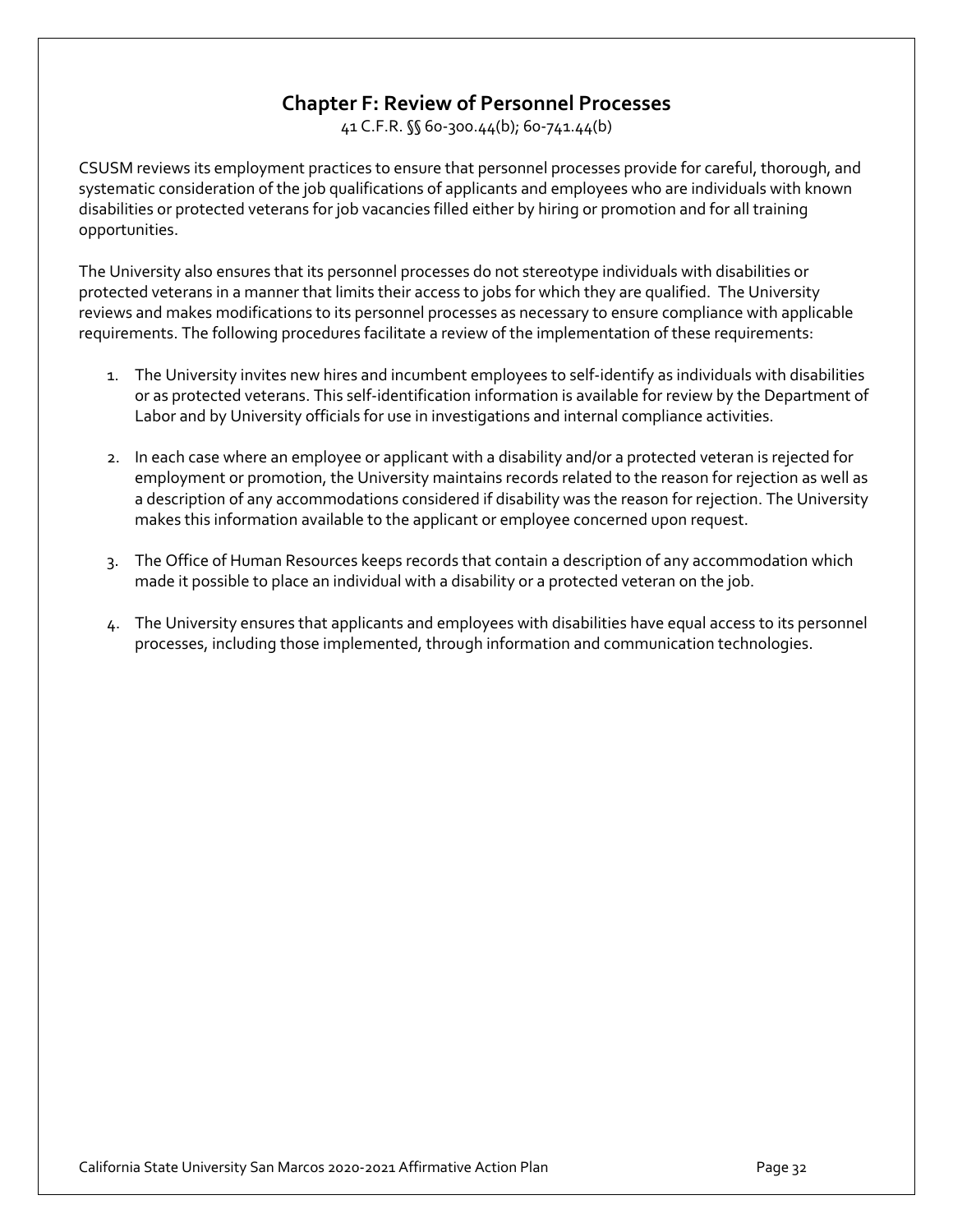# **Chapter G: Review of Physical and Mental Qualifications**

41 C.F.R. §§ 60-300.44(c); 60-741.44(c)

- 1. The CSU Chancellor's Office establishes and reviews the classification and requirement standards for each systemwide classification.
- 2. CSUSM has reviewed the physical and mental qualifications of all of its jobs. None have requirements that tend to screen out qualified disabled individuals unless they are job-related and consistent with business necessity and the safe performance of the job.
- 3. The University will review physical and mental qualifications of a job whenever the job specifications or position description for that job are revised.
- 4. Prior to posting for a vacancy, all aspects of a position description are reviewed by Human Resources or Faculty Affairs, as appropriate, including physical and mental qualifications.
- 5. For those positions for which the University requires a post-offer, pre-placement physical examination, all entering employees in the same category are subject to the same examination regardless of disability. To the extent that the criteria may tend to screen out applicants with disabilities, the criteria are carefully reviewed to ensure that they are job-related and consistent with business necessity.
- 6. Information obtained on an applicant's or employee's medical condition or history shall be collected and maintained on separate forms and in separate medical files.

These files will be treated as confidential except:

- a. Supervisors and managers may be informed regarding necessary restrictions on the work or duties of the applicant or employee, and regarding reasonable accommodations;
- b. First aid and safety personnel may be informed, when appropriate, if the disability might require emergency treatment; and
- c. Government officials engaged in enforcing the laws administered by OFCPP or enforcing the Americans with Disabilities Act shall be provided relevant information upon request.

Information obtained regarding the medical history or condition of any applicant or employee shall not be used for any purpose inconsistent with the law.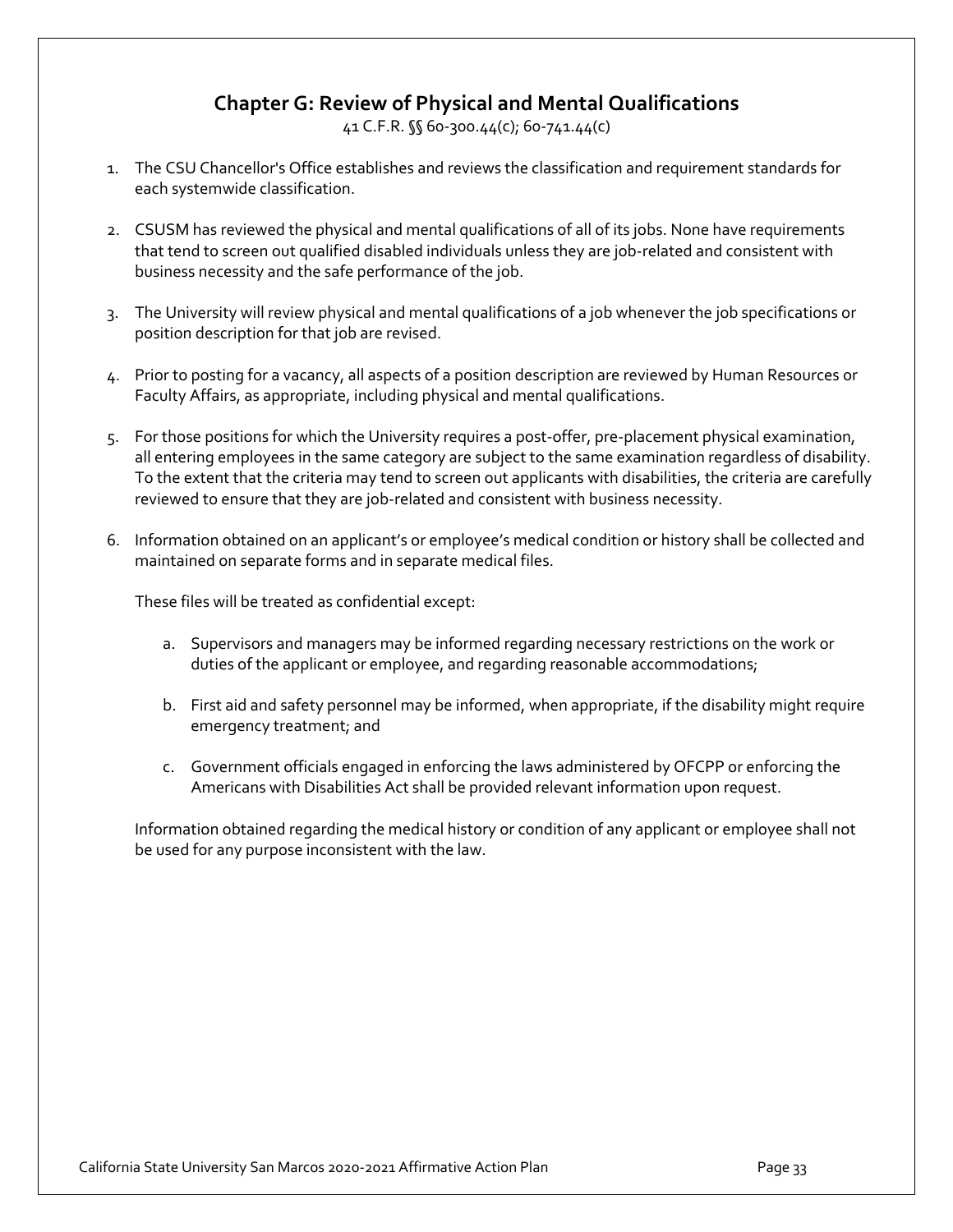### **Chapter H: Reasonable Accommodation to Physical and Mental Limitations**

41 C.F.R §§ 60-300.44(d); 60-741.44(d)

CSUSM is committed to providing a diverse and supportive academic and work environment that facilitates learning, teaching, working and conducting research for all students, employees, and visitors. It is University policy to ensure that individuals with disabilities shall have equal access to and the opportunity to participate in CSU programs, activities, and services. The University will make every effort to provide access, support, and offer reasonable accommodation to the known physical and mental limitations of an otherwise qualified individual with a disability unless it can demonstrate that the accommodation would impose an undue hardship on the operation of its business.

If an employee with a known disability is having significant difficulty performing his or her job and it is reasonable to conclude that the performance problem may be related to the known disability, such employee's manager will confidentially notify the employee of the performance problem and inquire whether the problem is related to the employee's disability. If the employee responds affirmatively, the University shall confidentially inquire whether the employee is in need of a reasonable accommodation. This does not mean that the poor performance will be tolerated; a reasonable accommodation is that which will permit the employee to perform the job in accordance with those standards established by the manager for all employees in the same or similar position.

Employees with a disability may follow the campus procedure for requesting a reasonable accommodation. To formally request an accommodation, employees may at any time contact:

Melinda Swearingen, SPHR Associate Director, Human Resources California State University San Marcos Office of Human Resources 333 S. Twin Oaks Valley Rd. Craven Hall 1200 San Marcos, CA 92096

Office Phone: (760) 750-4418 Office Fax: (760) 750-3141 Email: mswearingen@csusm.edu Website: http://www.csusm.edu/hr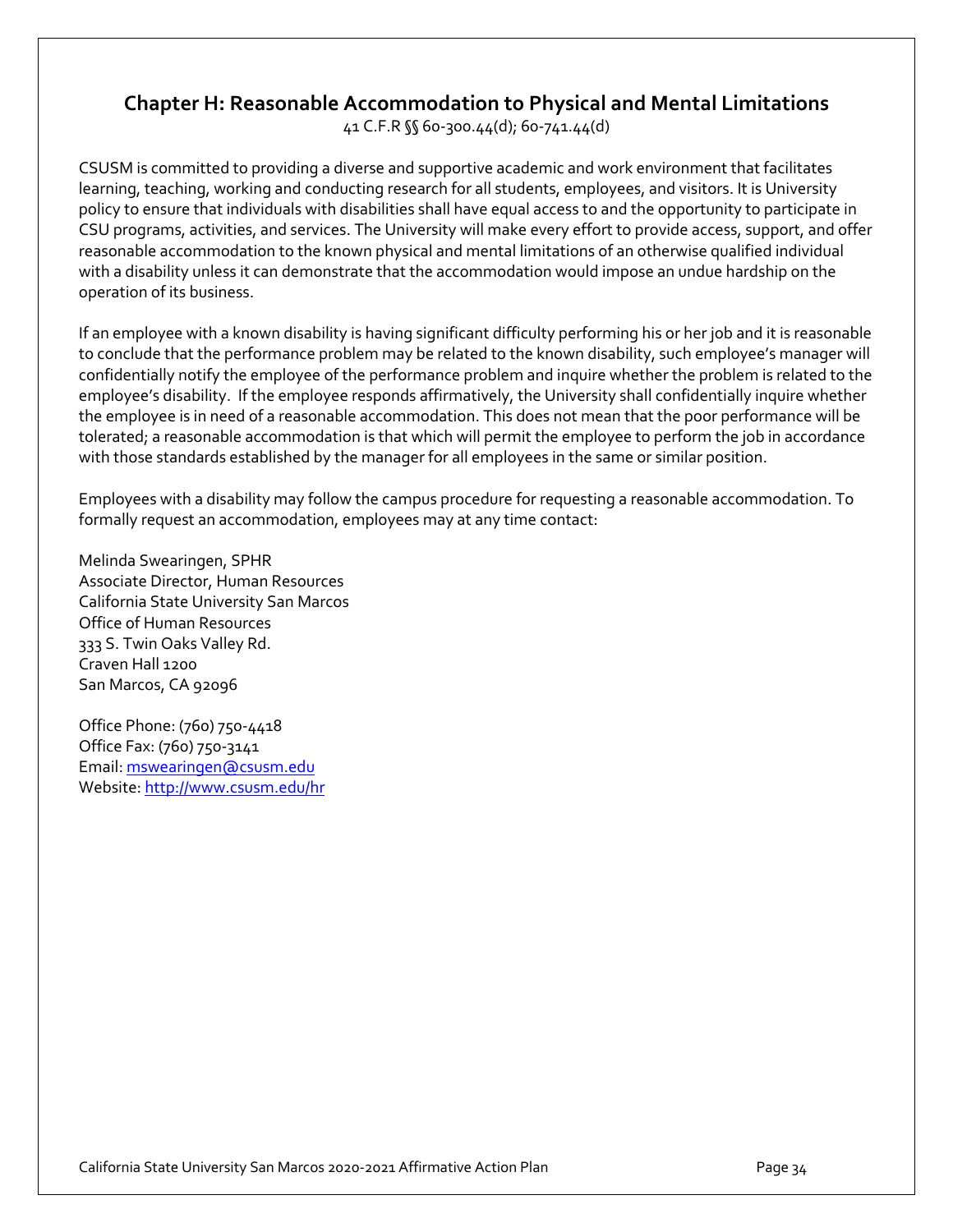### **Chapter I: Harassment**

41 C.F.R. §§ 60-300.44(e); 60-741.44(e)

California State University San Marcos prohibits harassment of employees on account of their status as individuals with disabilities or disabled veterans, recently separated veterans, armed forces service medal veterans, or other protected veterans, within the meaning of these regulations. Any employee who believes he or she has been harassed in violation of this policy is urged to bring the matter to the immediate attention of their supervisor, the Office of Human Resources, Faculty Affairs, or the Campus Discrimination, Harassment, and Retaliation (DHR) Administrator as appropriate.

Information regarding CSUSM's internal policies for addressing complaints of harassment can be found in Executive Order 1096 (Revised August 14, 2020), the "Policy and Procedures; Discrimination, Harassment, Retaliation, Sexual Misconduct, Dating and Domestic Violence, and Stalking against Employees and Third Parties".

Supervisory responsibility in connection with allegations of discrimination and discriminatory harassment are specifically addressed during the University's comprehensive supervisor training. It is the commitment of the University that no individual shall be subjected to retaliation for identifying affirmative action problem areas or concerns or for participating in any of the University's discrimination processes.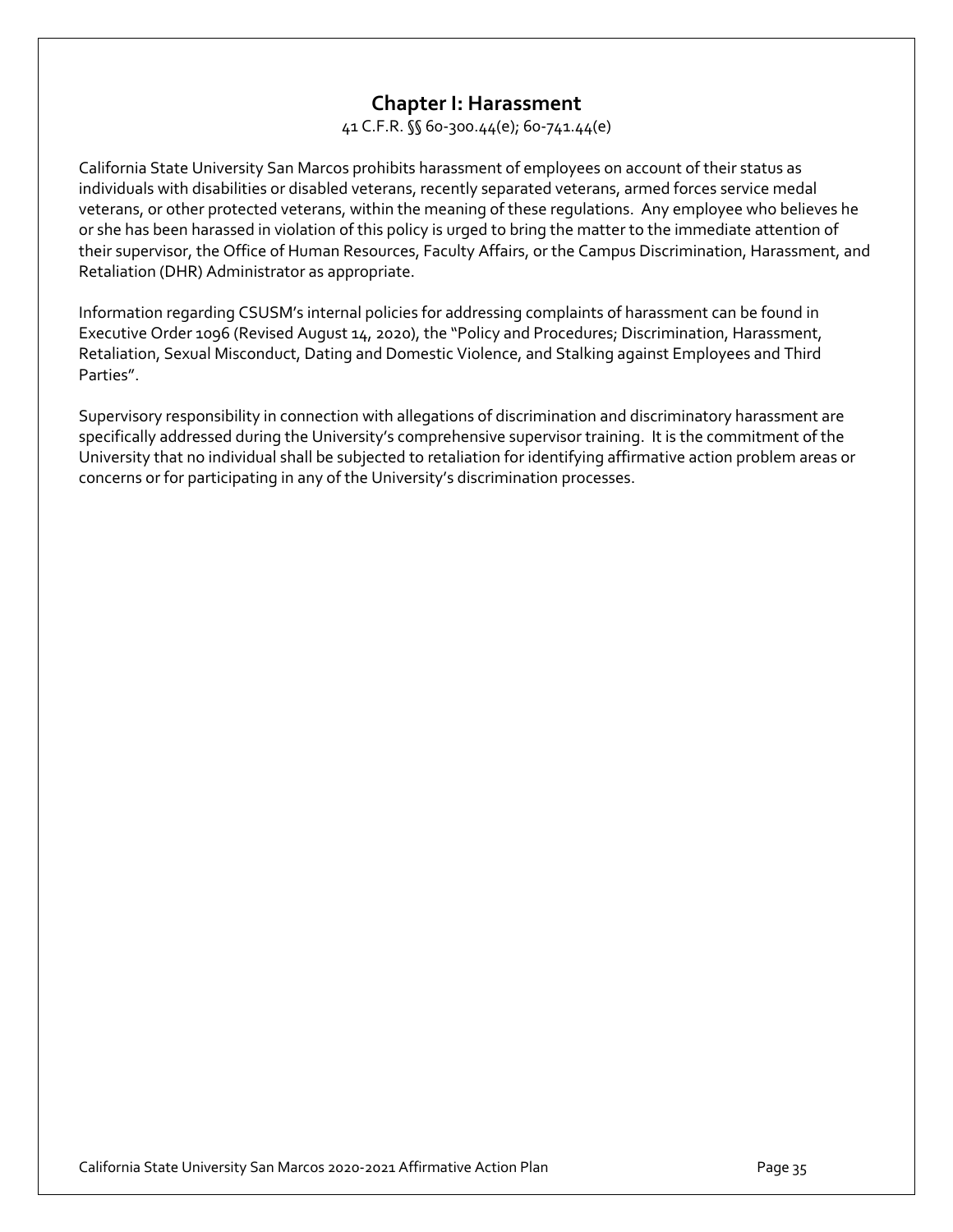# **Chapter J: Audit and Reporting System**

41 C.F.R. §§ 60-300.44(h); 60-741.44(h)

An important element in effectively implementing our EEO/AA policies is an adequate internal audit and reporting system. Through the development of this system, we can measure the effectiveness of our Affirmative Action Plans. For this purpose we have developed a system that:

- 1) Measures the effectiveness of the University's affirmative action program.
- 2) Indicates any need for remedial action.
- 3) Assists in determining the degree to which the University's objectives are being attained.
- 4) Assists in determining whether individuals with known disabilities and covered veterans have had the opportunity to participate in all University sponsored educational, training, recreational, and social activities.